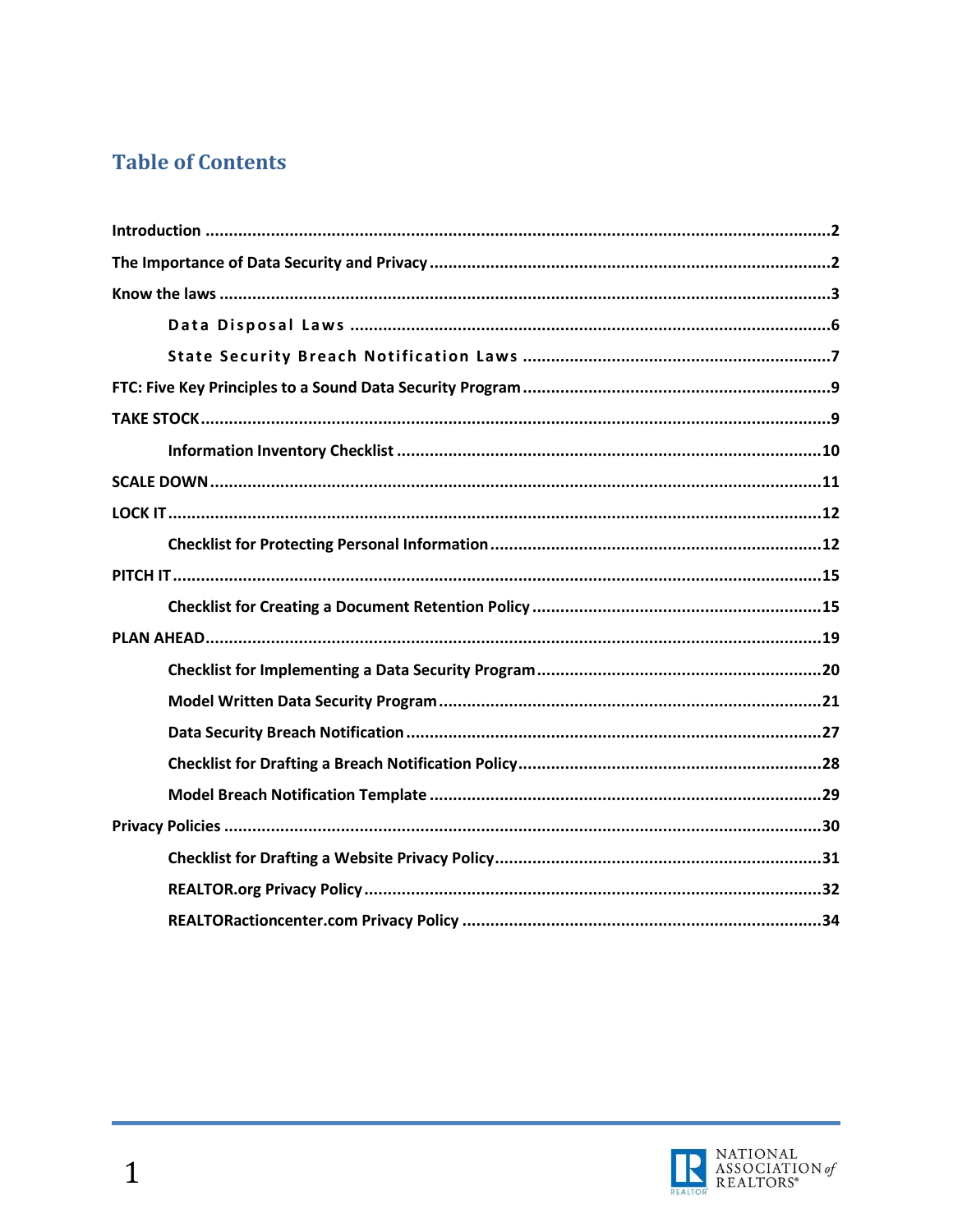## <span id="page-1-0"></span>**Introduction**

Trust is at the heart of the real estate business. In this digital economy, trust has taken on new dimensions that impact how real estate professionals collect, share, and most importantly, protect the information they use in their businesses. Creating a data security program for your business means implementing and maintaining reasonable safeguards to protect the security, confidentiality, and integrity of data, including proper disposal of the data. A privacy policy is a document that discloses some or all of the ways your business collects, shares, protects, and destroys personal information. Often, a written data security program is an internal document provided to and implemented by employees; whereas a privacy policy is distributed more widely such as on your organization's website.

This Data Security and Privacy Toolkit aims to educate real estate associations, brokers, agents, and multiple listing services about the need for data security and privacy; and to assist them in complying with legal responsibilities. The Toolkit provides information about state laws and pending federal regulations regarding data security and privacy protection that may affect your business. In regards to compliance, the Toolkit includes various checklists of issues to consider when drafting a security program tailored to your business's needs. There is no one-size fits all approach to security and compliance, but the NATIONAL ASSOCIATION OF REALTORS® (NAR) aims to provide your real estate business with the tools necessary for developing a program that best suits your business. In addition, the Toolkit contains reference to guidance and sample policies created by government or other organizations. The Federal Trade Commission (FTC) has promoted five key principles for protecting personal information. This Toolkit adheres closely to those key principles which are further explained and set forth in the FTC publication, "Protecting Personal Information; A Guide for Business."<sup>1</sup>

● ○ ● ○ ● ○ ●

## <span id="page-1-1"></span>**The Importance of Data Security and Privacy**

The first question you may ask yourself is: "Why should I care?" Whether you realize it or not, most real estate businesses—associations, brokerages, and MLSs—keep sensitive, personal information in their files. Associations may collect members' credit card or bank account information in relation to payments for educational courses, RPAC contributions, or other goods and services. Also, associations are employers, so they may also maintain Social Security numbers and health information of their employees.

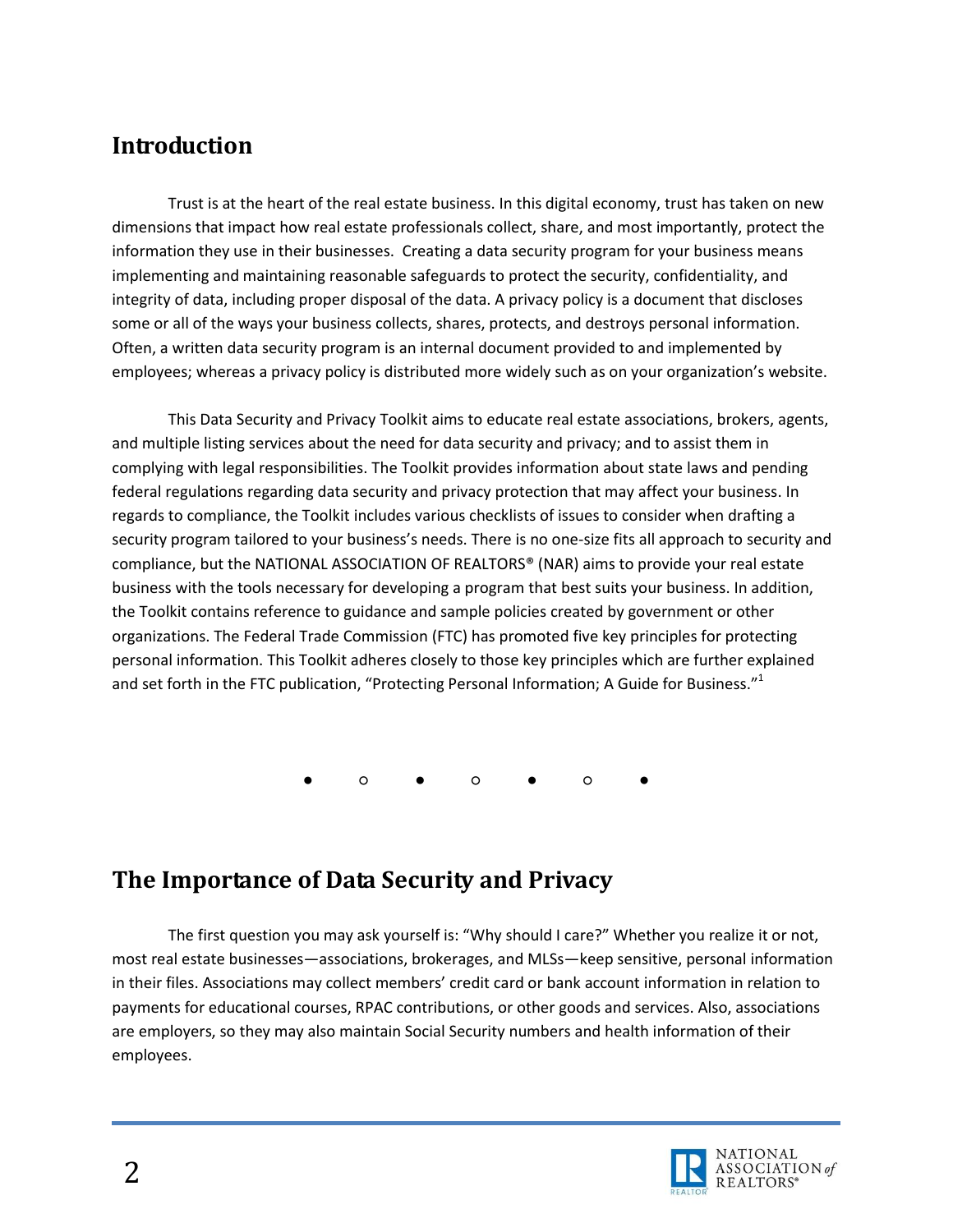Brokers and their agents collect personal information for a variety of reasons. They may collect:

- Social Security numbers in order to perform credit checks on renters or to complete a short sale transaction;
- Bank account information and Social Security numbers contained in mortgage documents and closing statements;
- Personal checks given as earnest money;
- Credit card information to make various payments for inspections or appraisals; or
- Drivers' license numbers as a safety precaution when agents leave the office with a new client for the first time.

Oftentimes, this personal information is collected because the agent is trying to be helpful to his client. But, in reality, the agent may be helping himself and his broker to some legal risk.

If personal information falls into the wrong hands, it can lead to fraud, identity theft, or similar harms. Businesses may also be concerned about reputational harm. State legislatures realized the potential for this harm and have enacted laws to help protect consumers' personal information. Given the cost of a security breach, safeguarding personal information is just plain good business.

● ○ ● ○ ● ○ ●

## <span id="page-2-0"></span>**Know the laws**

It is important for you to know the laws regarding data security and privacy that affect your organization. The purpose of most data security regulation is to encourage businesses to protect personal information under their control in order to avoid misappropriation of that information. Some states have enacted laws that require businesses to have a written information security program in place, dispose of personal information that serves no business purpose, and notify individuals when their personal information may have been accessed because of a security breach. Most state and pending federal legislation allows businesses to take a reasonableness approach to implementing a security program by taking into account the particular business' size; scope of business; amount of resources; and nature and quality of data collected or stored.

Currently, there are no federal laws regarding data privacy that specifically apply to real estate associations or brokerages. However, the Gramm-Leach-Bliley Financial Modernization Act applies to businesses that qualify as financial institutions pursuant to the Act.<sup>2</sup> Some associations and brokerages may also be subject to the Identity Theft Red Flags and Address Discrepancy Rules (Red Flags Rules) contained in the Fair and Accurate Credit Transactions Act of 2003 (FACTA).<sup>3</sup> The Red Flags Rules require all creditors, and those that regularly arrange for credit to be provided, to establish policies and procedures to protect against identity theft. Although the Red Flags Rules became effective on January

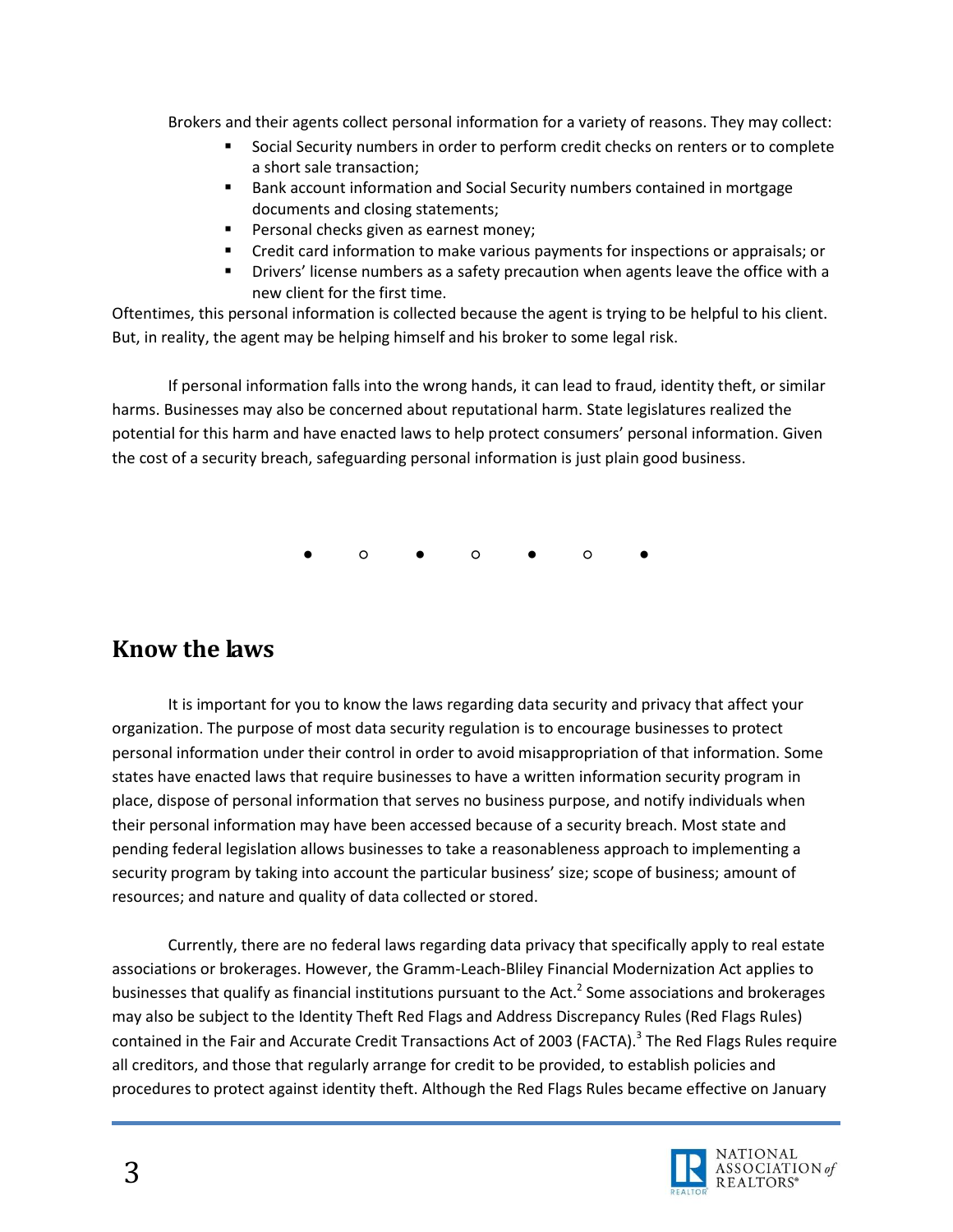1, 2008, the mandatory compliance date has been delayed several times and now is scheduled for December 31, 2010. Although a comprehensive, federal data security law does not exist right now, several federal bills that address data security and privacy have been proposed and debated in Congress and legislation may be forthcoming. These bills contain many elements commonly found in existing state laws, so compliance with state laws should be a good step toward compliance with any future federal legislation.

The National Conference of State Legislatures (NCSL) maintains a list of state data security and privacy laws and pending legislation. This website is an extremely helpful resource to determine which states maintain such laws and where those laws are codified. According to NCSL, 29 states have some type of law regarding the proper disposal of personal information<sup>4</sup> and 46 states, D.C., Puerto Rico, and the Virgin Islands have laws regarding notification requirements in the event of a security breach.<sup>5</sup> Review the charts on the following pages to see if your state is listed. Also, keep in mind that many state laws, such as Massachusetts, pertain to any business in the country that maintains personal information of a resident of that state. So, it is wise not only to refer to the laws of the state in which your business is located, but also the laws of the states where the individuals whose personal information you collect reside.

The various state laws regarding data security have many common elements, but some differences as well. For example, each state has its own definition of "personal information." In Massachusetts, "personal information" is defined as:

> A resident's first name and last name (or first initial and last name) in combination with any one or more of the following data elements that relate to such resident: (a) Social Security number; (b) driver's license number or state-issued identification card number; or (c) financial account number (or credit or debit card number) with or without any required security code, access code, personal ID number or password that would permit access to a resident's financial account.<sup>6</sup>

California's definition of "personal information" is similar, but slightly different as it is defined as:

An individual's first name or first initial and last name in combination with any one or more of the following data elements, when either the name or the data elements are not encrypted: (1) Social security number; (2) Driver's license number or CA ID card number; (3) Account number, credit card, or debit card number; in each case, in combination with any required security code, access code or password that would permit access to an individual's account; (4) Medical information; (5) Health insurance information.<sup>7</sup>

The two definitions above may look similar, but their difference is significant. The Massachusetts definition appears to be broader because it doesn't matter whether or not the data elements are

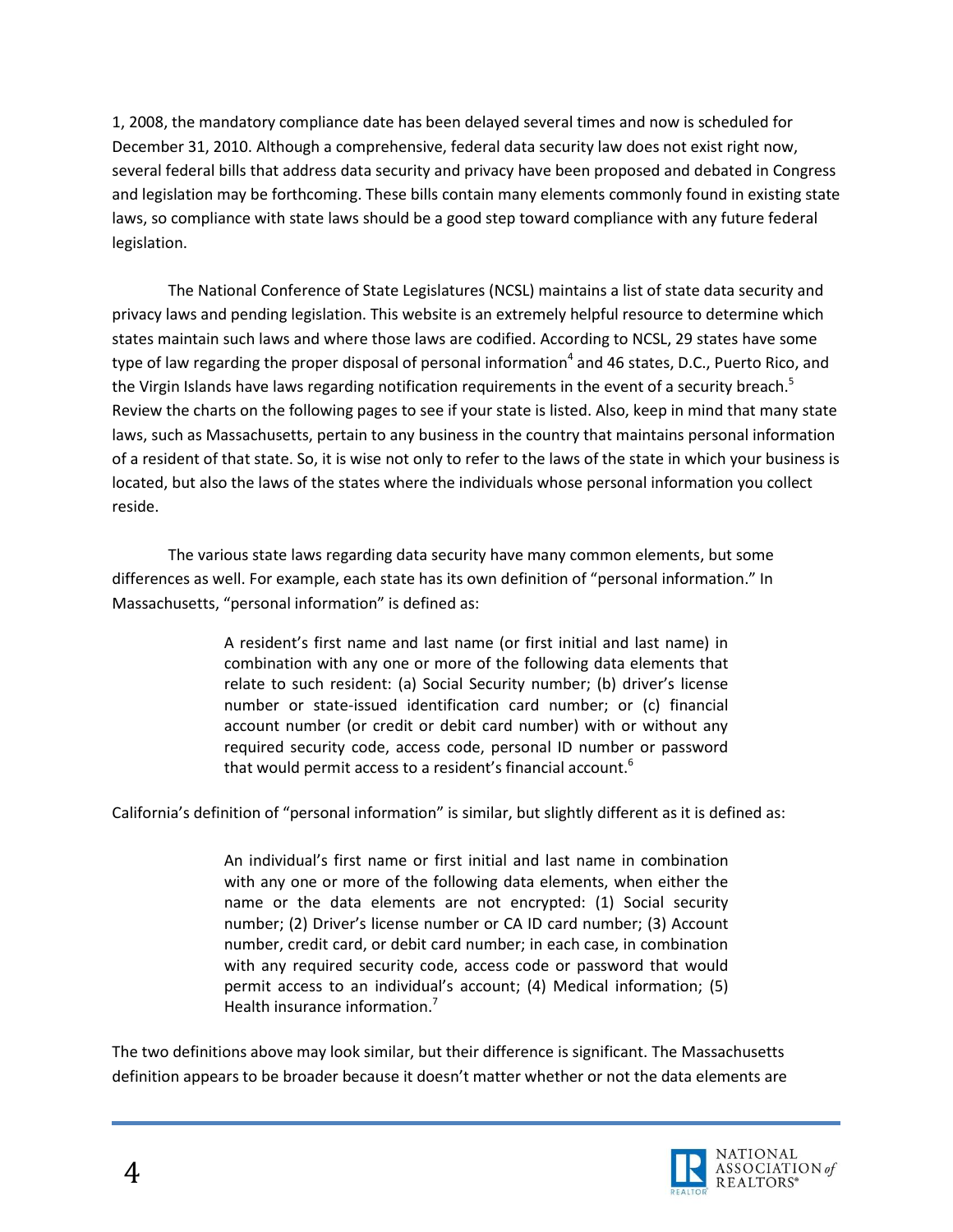encrypted. Information is encrypted if the data is transformed in a way that its meaning cannot be ascertained or understood without the use of a confidential process or key. Also, in Massachusetts, a financial account number need not be accompanied by a security code or password. In California, the statute would not be triggered if one of the data elements was encrypted and, in order to qualify as "personal information," an account number must found in combination with a security code or password.

Unless otherwise noted, for the purpose of this Toolkit, "personal information" will be interpreted broadly to mean any information that can be used to uniquely identify, contact, or locate a single person or can be used with other sources to uniquely identify a single individual.<sup>8</sup> In regards to compliance, it is necessary for businesses to consult applicable law and advisable to consult legal counsel.

● ○ ● ○ ● ○ ●

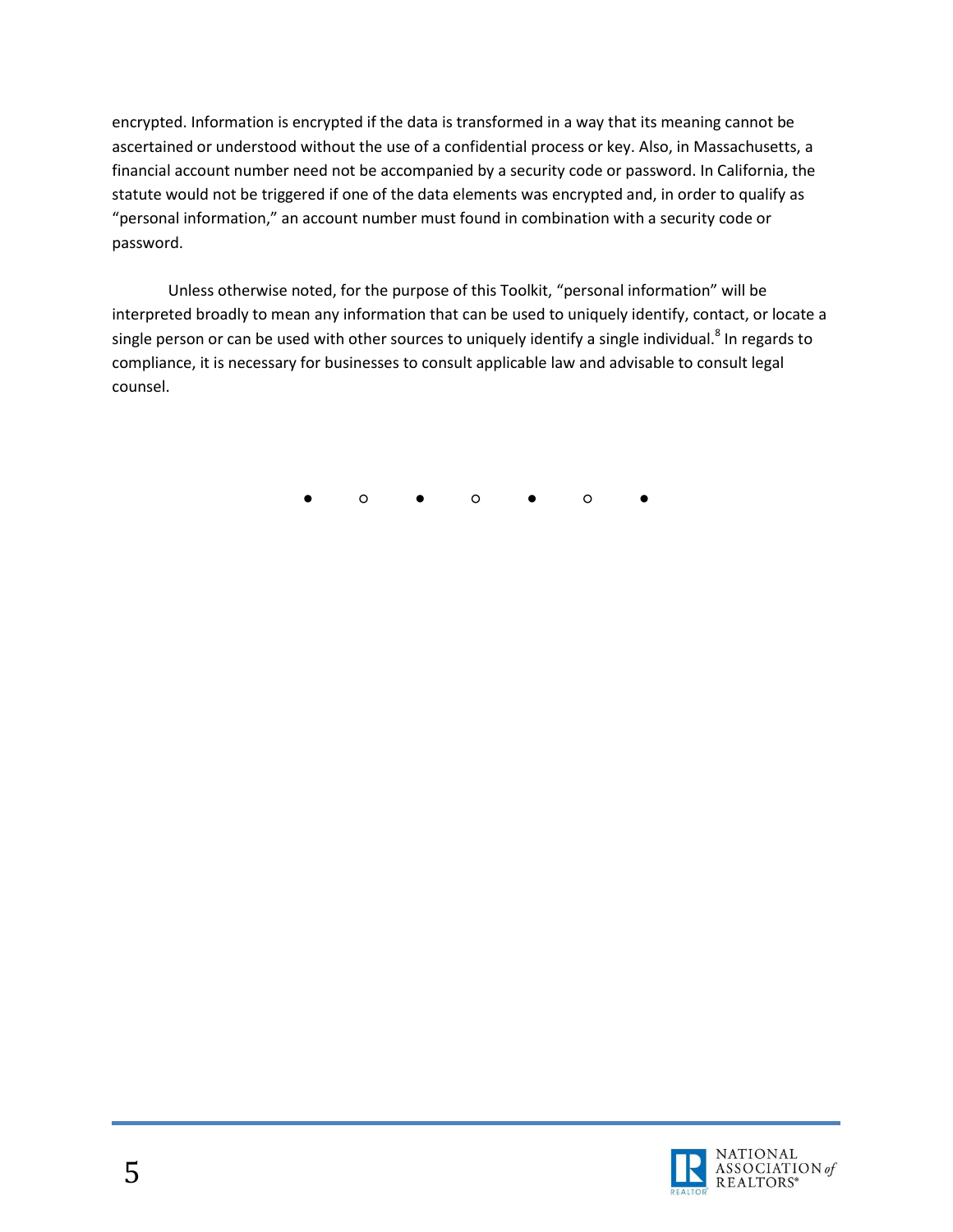#### <span id="page-5-0"></span>**Data Disposal Laws**

Personal identifying information is often collected by businesses and stored in various formats, both digital and traditional paper. With identity theft a growing problem in the country, many states have passed laws that require entities to destroy, dispose, or otherwise make personal information unreadable or undecipherable, in order to protect an individual's privacy. At least 29 states, listed below, provide laws that govern the disposal of personal data held by businesses and/or government. *As of August 18, 2010*

| <b>Alaska</b>         | Alaska Stat. §45.48.500             |
|-----------------------|-------------------------------------|
| <b>Arizona</b>        | Ariz. Rev. Stat. §44-7601           |
| <b>Arkansas</b>       | Ark. Code Ann. §4-110-104           |
| <b>California</b>     | Cal. Civ. Code §1798.81             |
| Colorado              | Colo. Rev. Stat. §6-1-713           |
| <b>Connecticut</b>    | Conn. Gen. Stat. Ann. §42-471       |
| Georgia               | Ga. Code §10-15-2                   |
| <b>Hawaii</b>         | Haw. Rev. Stat. §487R-2             |
| <b>Illinois</b>       | 20 ILCS 450/20                      |
| Indiana               | Ind. Code §24-4-14-8                |
| <b>Kansas</b>         | Kan. Stat. Ann. §50-7a03            |
| Kentucky              | Ky. Rev. Stat. §365.725             |
| <b>Massachusetts</b>  | Mass. Gen. Laws Ch. 93I, §2         |
| <b>Maryland</b>       | Md. Code, Comm. Law §14-3507        |
| Michigan              | MCL §445.72a                        |
| <b>Missouri</b>       | Mo. Stat. §288.360                  |
| <b>Montana</b>        | Mont. Code Ann. §30-14-1703         |
| <b>Nevada</b>         | Nev. Rev. Stat. §603A.200           |
| <b>New Jersey</b>     | N.J. Stat. §56:8-162                |
| <b>New York</b>       | N.Y. Gen. Bus. Law §399-H           |
| <b>North Carolina</b> | N.C. Gen. Stat. §75-64              |
| Oregon                | Ore. Rev. Stat. §646A.622           |
| <b>Rhode Island</b>   | R.I. Gen. Laws §6-52-2              |
| <b>South Carolina</b> | S.C. Code §37-20-190                |
| <b>Texas</b>          | Tex. Bus. & Com. Code. Ann. §72.004 |
| Utah                  | Utah Code Ann. §13-44-201           |
| Vermont               | 9 Vt. Stat. Ann. §2445              |
| Washington            | Wash. Rev. Code §19.215.020         |
| Wisconsin             | Wisc. Stat. §134.97                 |

*PLEASE NOTE: The National Conference of State Legislatures serves state legislators and their staff. This site provides comparative information only and should not be construed as legal advice.* 

©2010 National Conference of State Legislatures. Reprinted with permission.

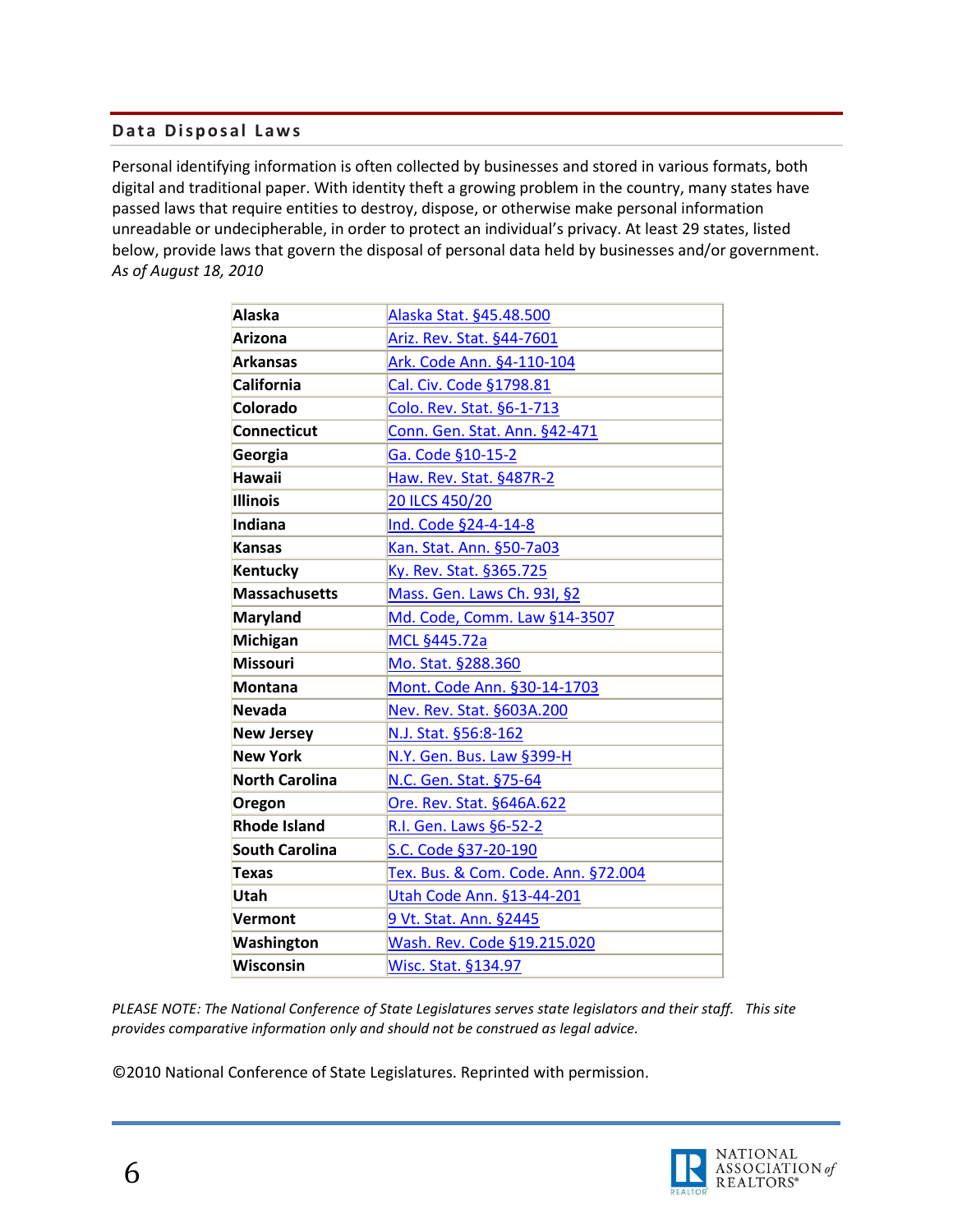### <span id="page-6-0"></span>**State Security Breach Notification Laws**

Forty-six states, the District of Columbia, Puerto Rico and the Virgin Islands have enacted legislation requiring notification of security breaches involving personal information. States with no security breach law: Alabama, Kentucky, New Mexico, and South Dakota. *As of April 12, 2010*

| <b>Alaska</b>         | Alaska Stat. § 45.48.010 et seq.                              |
|-----------------------|---------------------------------------------------------------|
| <b>Arizona</b>        | Ariz. Rev. Stat. § 44-7501                                    |
| <b>Arkansas</b>       | Ark. Code § 4-110-101 et seq.                                 |
| <b>California</b>     | Cal. Civ. Code §§ 56.06, 1785.11.2, 1798.29, 1798.82          |
| Colorado              | Colo. Rev. Stat. § 6-1-716                                    |
| <b>Connecticut</b>    | Conn. Gen Stat. 36a-701(b)                                    |
| <b>Delaware</b>       | Del. Code tit. 6, § 12B-101 et seq.                           |
| <b>Florida</b>        | Fla. Stat. § 817.5681                                         |
| Georgia               | Ga. Code §§ 10-1-910, -911                                    |
| <b>Hawaii</b>         | Haw. Rev. Stat. § 487N-2                                      |
| Idaho                 | Idaho Code §§ 28-51-104 to 28-51-107, 2010 H.B. 566           |
| <b>Illinois</b>       | 815 ILCS 530/1 et seq.                                        |
| Indiana               | Ind. Code §§ 24-4.9 et seq., 4-1-11 et seq., 2009 H.B. 1121   |
| lowa                  | lowa Code § 715C.1 (2008 S.F. 2308)                           |
| <b>Kansas</b>         | Kan. Stat. 50-7a01, 50-7a02                                   |
| Louisiana             | La. Rev. Stat. § 51:3071 et seq.                              |
| <b>Maine</b>          | Me. Rev. Stat. tit. 10 §§ 1347 et seq., 2009 Public Law 161   |
| <b>Maryland</b>       | Md. Code, Com. Law § 14-3501 et seq.                          |
| <b>Massachusetts</b>  | Mass. Gen. Laws § 93H-1 et seq.                               |
| <b>Michigan</b>       | Mich. Comp. Laws § 445.72                                     |
| <b>Minnesota</b>      | Minn. Stat. §§ 325E.61, 325E.64                               |
| <b>Mississippi</b>    | 2010 H.B. 583 (effective July 1, 2011)                        |
| <b>Missouri</b>       | Mo. Rev. Stat. § 407.1500                                     |
| <b>Montana</b>        | Mont. Code § 30-14-1701 et seq., 2009 H.B. 155, Chapter 163   |
| <b>Nebraska</b>       | Neb. Rev. Stat. §§ 87-801, -802, -803, -804, -805, -806, -807 |
| <b>Nevada</b>         | Nev. Rev. Stat. 603A.010 et seq.                              |
| <b>New Hampshire</b>  | N.H. Rev. Stat. §§ 359-C:19, -C:20, -C:21                     |
| <b>New Jersey</b>     | N.J. Stat. 56:8-163                                           |
| <b>New York</b>       | N.Y. Gen. Bus. Law § 899-aa                                   |
| <b>North Carolina</b> | N.C. Gen. Stat § 75-65                                        |
| <b>North Dakota</b>   | N.D. Cent. Code § 51-30-01 et seq.                            |
| Ohio                  | Ohio Rev. Code §§ 1347.12, 1349.19, 1349.191, 1349.192        |
| Oklahoma              | Okla. Stat. § 74-3113.1 and 2008 H.B. 2245                    |
| Oregon                | Oregon Rev. Stat. § 646A.600 et seq.                          |

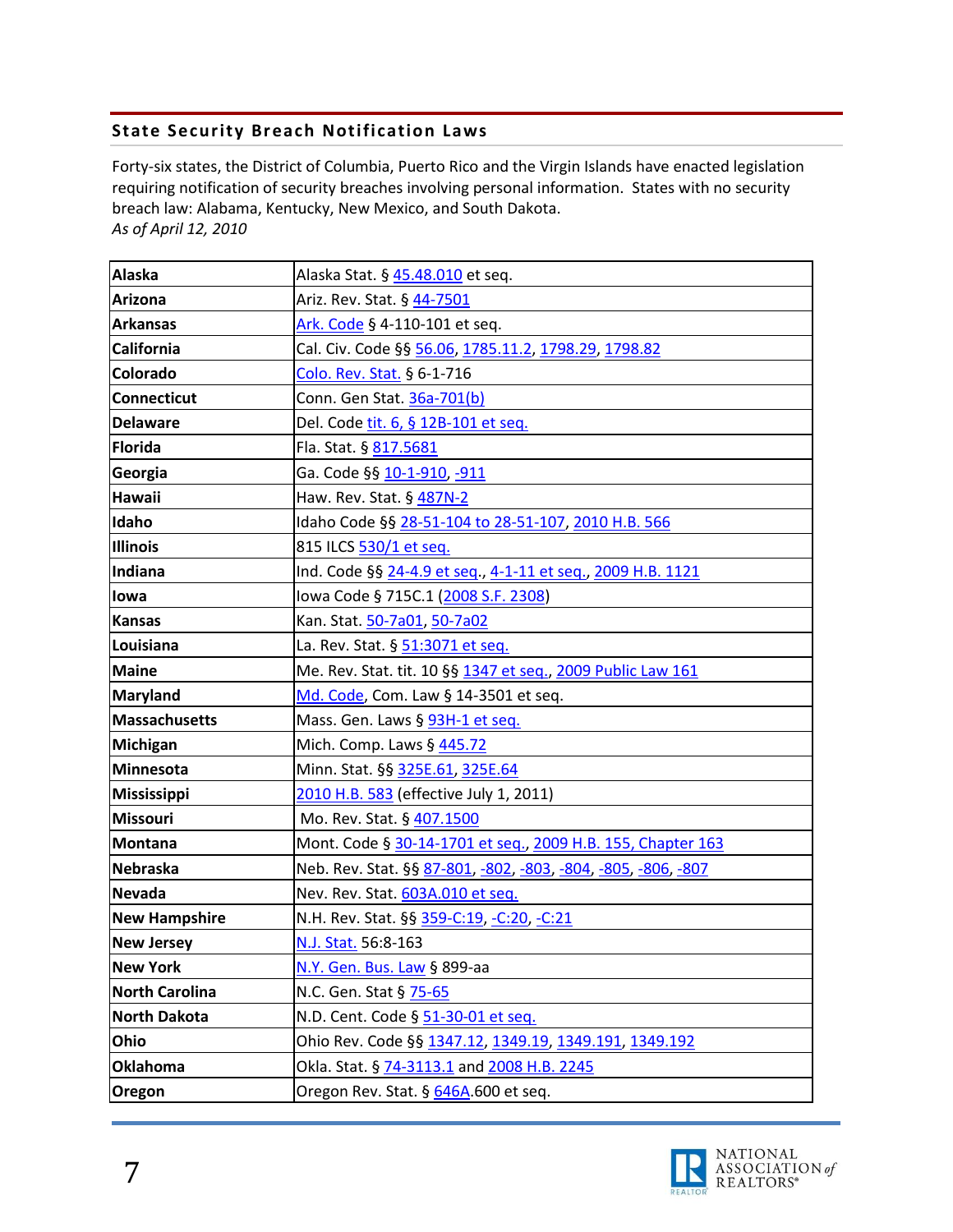| Pennsylvania                | 73 Pa. Stat. § 2303                                                   |
|-----------------------------|-----------------------------------------------------------------------|
| Rhode Island                | R.I. Gen. Laws § 11-49.2-1 et seq.                                    |
| <b>South Carolina</b>       | S.C. Code § 39-1-90                                                   |
| <b>Tennessee</b>            | Tenn. Code § 47-18-2107, 2010 S.B. 2793                               |
| <b>Texas</b>                | Tex. Bus. & Com. Code § 521.03                                        |
| <b>Utah</b>                 | Utah Code §§ 13-44-101, -102, -201, -202, -310                        |
| Vermont                     | Vt. Stat. tit. 9 § 2430 et seq.                                       |
| Virginia                    | Va. Code § 18.2-186.6, 2010 H.B. 1039 (effective January 1, 2011)     |
| Washington                  | Wash. Rev. Code § 19.255.010, 2010 H.B. 1149 (effective July 1, 2010) |
| <b>West Virginia</b>        | W.V. Code §§ 46A-2A-101 et seq.                                       |
| Wisconsin                   | Wis. Stat. § 134.98 et seq.                                           |
| Wyoming                     | Wyo. Stat. § 40-12-501 to -502                                        |
| <b>District of Columbia</b> | D.C. Code § 28-3851 et seq.                                           |
| <b>Puerto Rico</b>          | 10 Laws of Puerto Rico § 4051 et. seq.                                |
| Virgin Islands              | V.I. Code § 2208                                                      |

*PLEASE NOTE: The National Conference of State Legislatures serves state legislators and their staff. This site provides comparative information only and should not be construed as legal advice.*

©2010 National Conference of State Legislatures. Reprinted with permission.

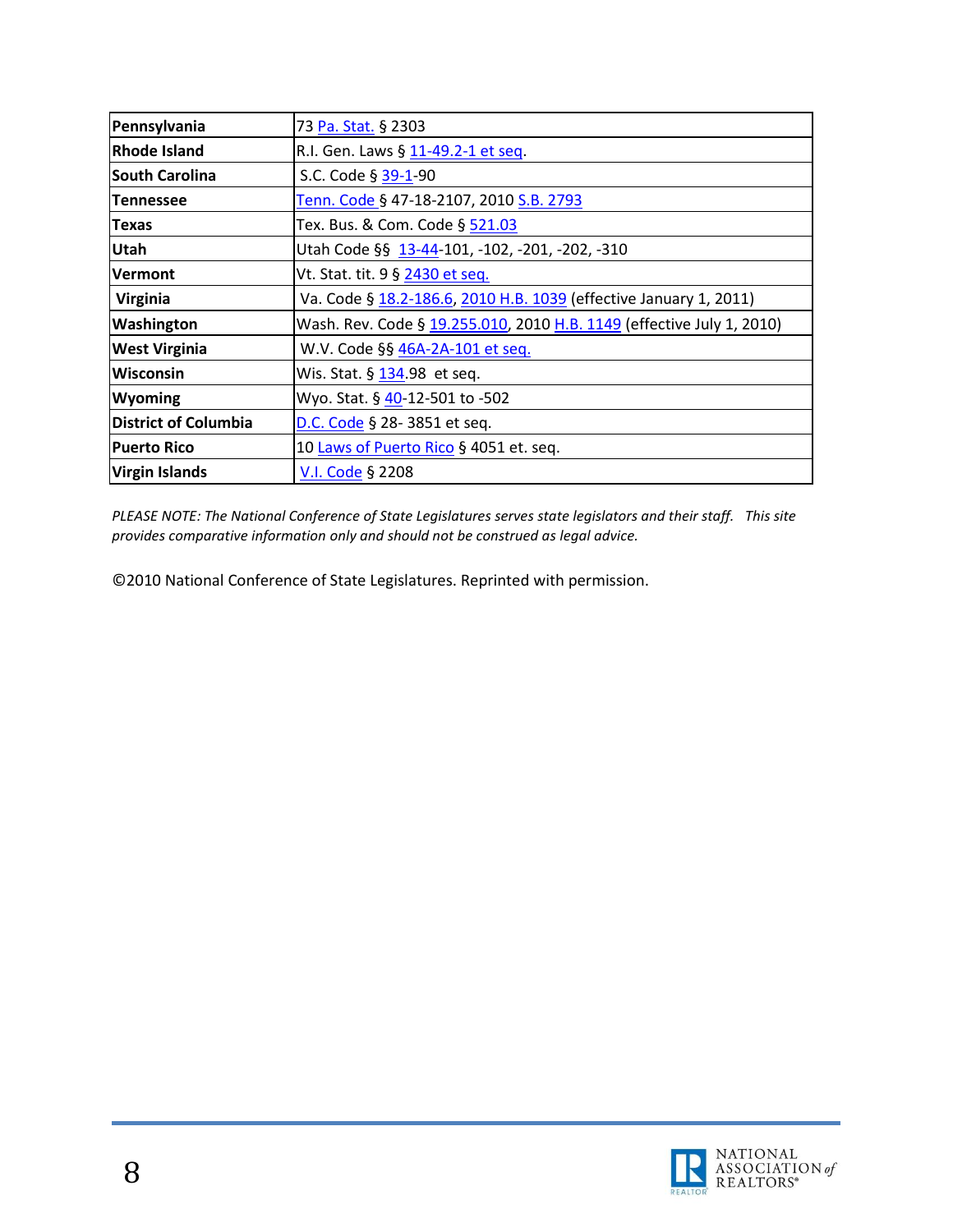## <span id="page-8-0"></span>**FTC: Five Key Principles to a Sound Data Security Program**

The Federal Trade Commission has set forth the following five key principles for businesses to follow when creating a data security program.<sup>9</sup>

- 1. **Take stock**. Know what personal information you have in your files and on your computers.
- 2. **Scale down**. Keep only what you need for your business.
- 3. **Pitch it**. Properly dispose of what you no longer need.
- 4. **Lock it**. Protect the information that you keep.
- 5. **Plan ahead**. Create a plan to respond to security incidents.

This Toolkit follows the FTC's principles and provides your real estate business with tools for implementing a data security program that best suits your organization.

● ○ ● ○ ● ○ ●

## <span id="page-8-1"></span>**TAKE STOCK**

Perform an information inventory to discover what type of information your business maintains and why; who maintains or has access to the collected information; how the information is collected; and whether a user or consumer may opt-out of your collection of the information. The more thorough your inventory, the better equipped you'll be when creating the written data security program and the better protected your organization will be.

In order to track what information your business is collecting, talk to representatives in your information technology staff, human resources office, accounting personnel, outside service providers, and independent contractors. Association executives and brokers should also inventory all computers, laptops, flash drives, disks, home computers, mobile devices, and other equipment to find out where sensitive data is stored.

● ○ ●

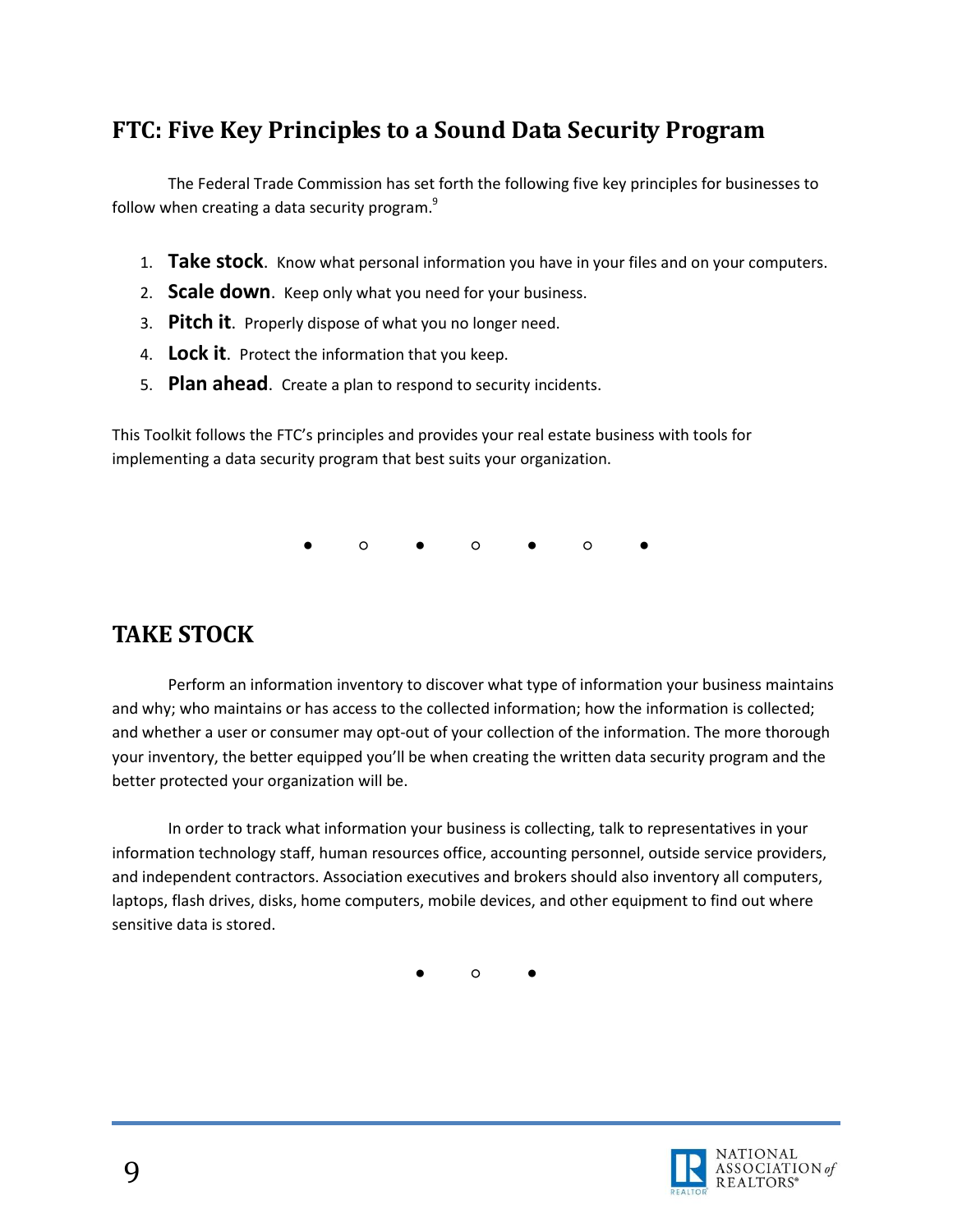# **Information Inventory Checklist**

<span id="page-9-0"></span>A complete information inventory should seek answers for following questions. Possible answers are provided as examples only.

- $\Box$  Who sends personal information to your business?
	- o Consumers
	- o Independent Contractors
	- o Employees
	- o Members
	- o Credit card companies
	- o Banks or other financial institutions
	- o Brokerages
	- o Call centers
	- o Contractors
- $\Box$  How does your business receive personal information?
	- o Websites
	- o Emails
	- o Mail
	- o Interviews
	- o Cash registers
- $\Box$  Where does your business keep the information you collect at each entry point?
	- o Central computer database
	- o Individual laptops
	- o Disks
	- o File cabinets
	- o Branch offices
	- o Employees/licensees have files at home
	- o Mobile Devices
- $\Box$  Who has—or could have—access to the information?
	- o Specific employees/licensees
	- o Vendors
	- o Independent Contractors
	- o Consumers
	- o Public
- $\Box$  What kind of information does your business collect at each entry point?
	- o Individuals' first names or initials and last names
	- o Postal address
	- o Telephone/fax number
	- o Email address
	- o Social Security number
	- o Driver's license number

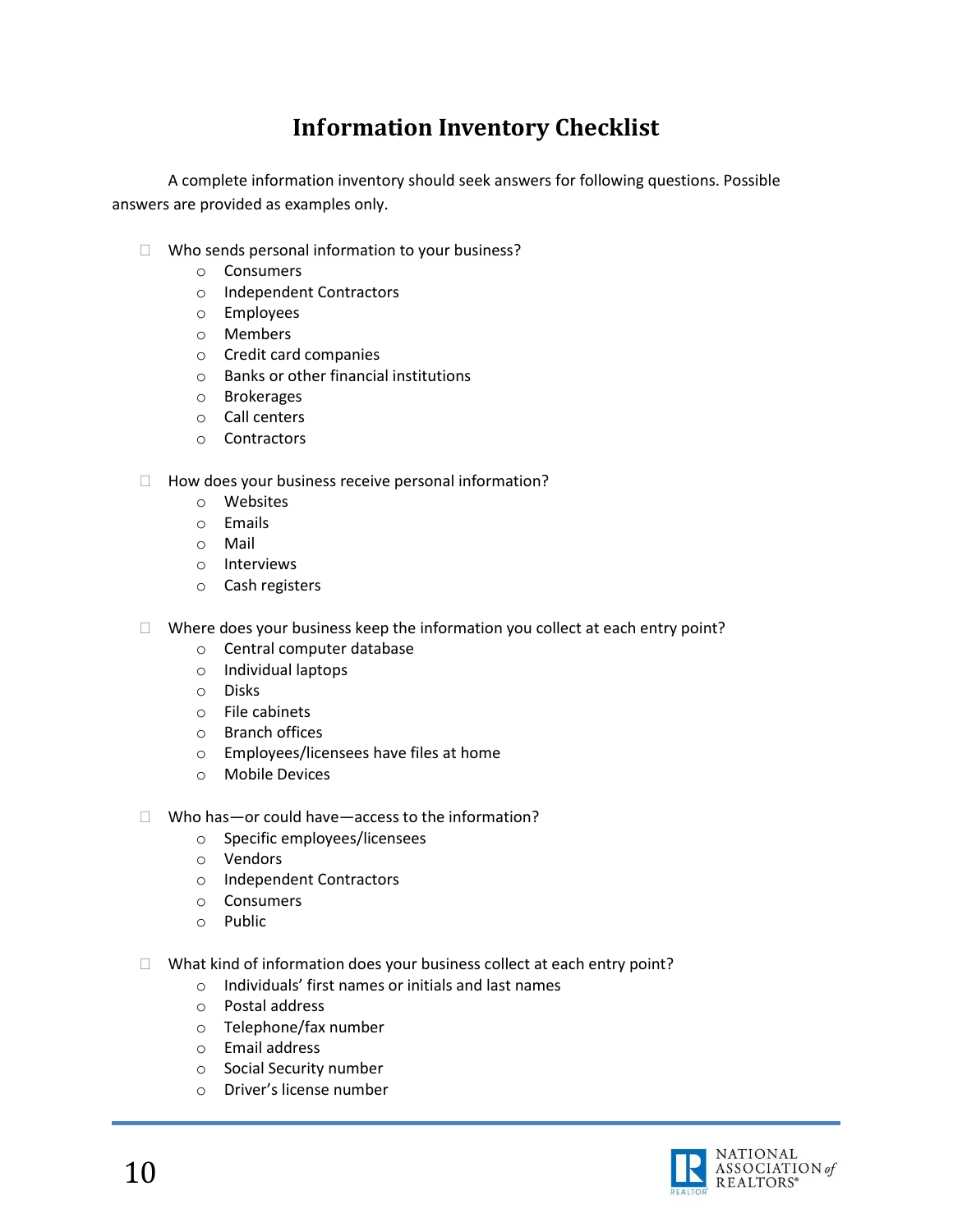- o Tax ID
- o Passport number
- o Real Estate License number
- o Other Government-issued identification number
- o Credit card or debit card number
- o Checking account information
- o Security code, access code, or password for an individual's financial account
- o Credit History
- o Mortgage application
- o Medical information
- o Health insurance information
- o Race/ethnicity
- o Religious belief
- o Sexual Orientation
- o Financial information (e.g., balance, history, etc.)
- o Precise geolocation information
- o Unique biometric data
- o Website user activity on the website
- o Unique persistent identifier (e.g., customer number, user alias, IP address, etc.)
- o Preference Profile (e.g., a list of information, categories or information or preferences associated with a specific individual or computer or device)
	- ○ ○ ○ ●

# <span id="page-10-0"></span>**SCALE DOWN**

Once you've performed an information inventory and understand what type of information your business collects and how and why, it's time to consider whether or not you need to continue collecting or retaining such information. Here's the rule:

> If your association or brokerage does not have a legitimate business need for the personally identifying information – then don't collect it. If there is a legitimate business need for the information, then keep it only as long as it's necessary. Once that business need is over, then properly dispose of it.

If you must keep information for business reasons or to comply with the law, then develop and adhere to a document retention policy to identify what information must be kept, how to secure it, how long to keep it, and how to dispose of it securely when you no longer need it. Refer to the tips for creating a Document Retention Policy provided in the section titled "PITCH IT."

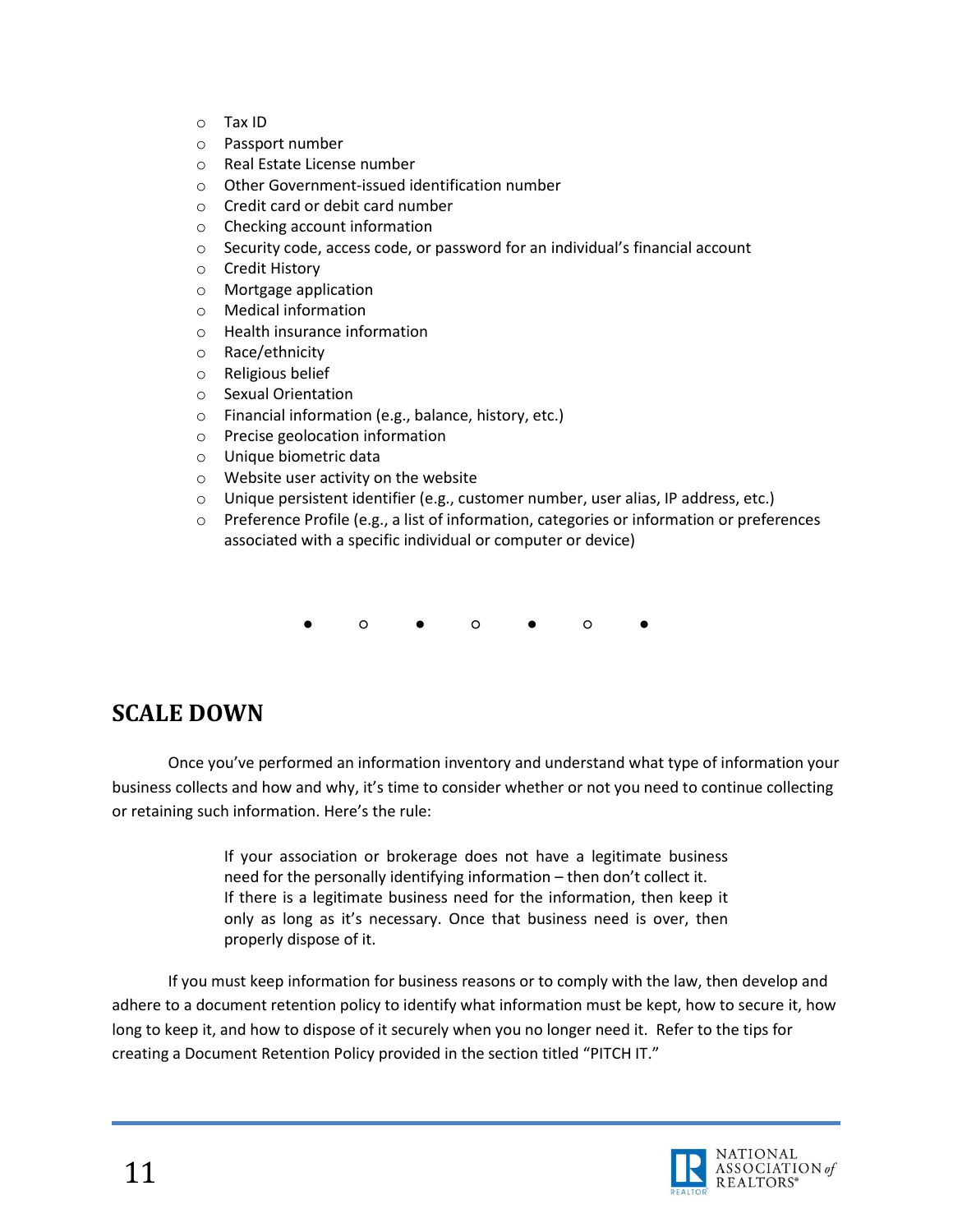If your association or brokerage must collect credit card information, the FTC offers a few tips for maintaining security:

- Only print the truncated credit or debit card number on consumer receipts and do not include the card's expiration date.
- Don't retain the credit card account number or expiration date unless you have an essential business need to do so.
- Check the default settings on your software that reads credit card numbers and processes the transactions. Sometimes it's preset to keep information permanently, so change the default setting to make sure you're not keeping information you don't need.<sup>10</sup>

● ○ ● ○ ● ○ ●

# <span id="page-11-0"></span>**LOCK IT**

Now you've taken stock and know what personal information your organization collects, how it is collected, and why. You've scaled down, and know what personal information is necessary for you to continue collecting and what information you can avoid collecting in the future. Now it's time for you to protect the personal information you maintain. The FTC recommends four key elements for your protection plan: physical security, electronic security, employee training, and the security practices of contractors and service providers.

● ○ ●

# **Checklist for Protecting Personal Information**

<span id="page-11-1"></span>The following checklist contains tips and recommendations for protecting personal information. For more guidance on protecting personal information, check out the FTC's plain-language, interactive tutorial at [www.ftc.gov/infosecurity.](http://www.ftc.gov/infosecurity)

 $\Box$  Physical Security

- $\circ$  Store paper documents and tangible files containing personally identifiable information in a locked room or in a locked file cabinet.
- o Limit access to employees with a legitimate business need.
- $\circ$  Require employees to put files away, log off their computers, and lock their file cabinets and office doors at the end of the day.
- $\circ$  If you maintain offsite storage facilities, limit employee access to those with a legitimate business need.

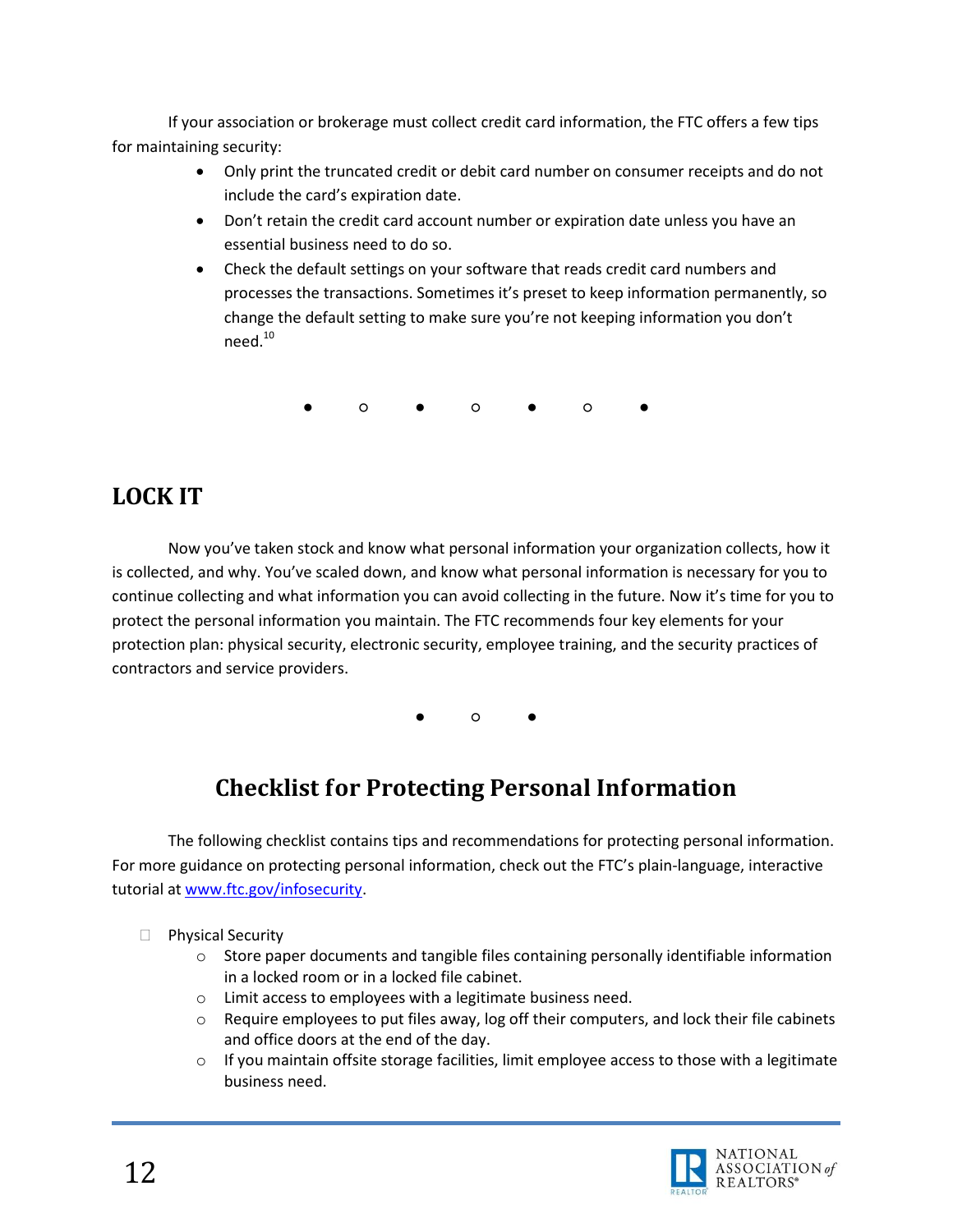- Electronic Security
	- $\circ$  Identify the computers or servers where personally identifiable information is stored.
	- $\circ$  Identify all connections to those computers. For example, the Internet, electronic cash register, computers at branch offices, computers used by service providers to support your network, and wireless devices.
	- o Assess the vulnerability of each connection to commonly known or reasonably foreseeable attacks.
	- $\circ$  Don't store personally identifiable information on any computer with an Internet connection unless it's essential for conducting your business.
	- o Encrypt sensitive information that you send to third parties over public networks.
	- o Regularly run up-to-date anti-virus and anti-spyware programs on individual computers and on servers on your network.
	- o When you receive or transmit credit card information or other sensitive financial data, use Secure Sockets Layer (SSL) or another secure connection that protects the information in transit.
	- o Pay particular attention to the security of your web applications—the software used to give information to visitors to your website and to retrieve information from them.
	- $\circ$  Require the use of a token, smart card, thumb print, or other biometric—as well as a password—to access a computer that contains personal information.
	- o Password Management
		- Require employees to use strong passwords. The longer the password the better. Mix letters, numbers, and characters.
		- **Prohibit sharing or posting passwords.**
		- Use password-activated screen saves to lock employee computers after a period of inactivity.
		- Warn employees about social engineering. For example, alert them to possible calls from identity thieves attempting to deceive them into giving out their passwords by impersonating members of your IT staff. Let employees know that calls like this are always fraudulent, and that no one should be asking them to reveal their passwords.
		- When installing new software, immediately change vendor-supplied default passwords to a more secure, strong password.
	- o Laptop Security
		- Assess whether personal information really needs to be stored on a laptop. If not, wipe it out.
		- If a laptop contains personal information, encrypt it and configure it so users can't download any software or change the security settings without approval from your IT specialist.
		- **Train employees to be mindful of security when they're on the road.**
	- o Firewalls
		- Use a firewall to protect your computer from hacker attacks while it is connected to the Internet. A firewall is software or hardware designed to block hackers from accessing your computer. A properly configured firewall makes it tougher for hackers to locate your computer and get into your programs and files.
		- Set access controls settings that determine who gets through the firewall and

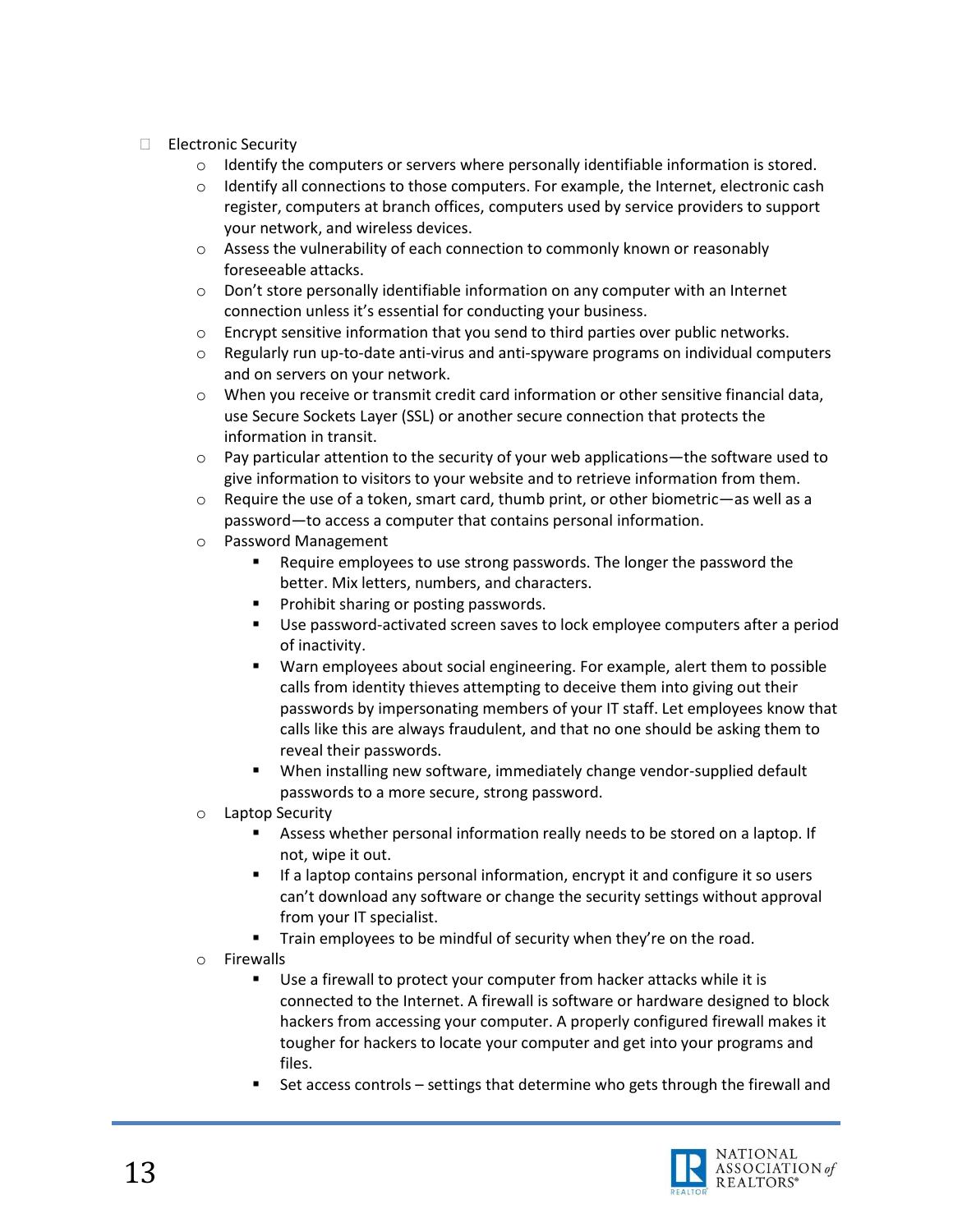what they will be allowed to see—to allow only trusted employees with a legitimate business need to access the network.

- o Wireless and Remote Access
	- Determine if you use wireless devices like cell phones to connect to your computer network or to transmit personal information.
	- Consider using encryption if you allow remote access to your computer network by employees or by service providers, such as companies that troubleshoot and update software you use to process credit card purchases.
- o Detecting Breaches
	- Consider using an intrusion detection system to detect network breaches when they occur.
	- Maintain central log files of security-related information to monitor activity on your network so that you can spot and respond to attacks.
	- Monitor incoming traffic for signs that someone is trying to hack in.
	- Monitor outgoing traffic for signs of a data breach.
- $\Box$  Employee training
	- o A data security program is only as strong as the employees who implement it.
	- $\circ$  Check references or do background checks before hiring employees who will have access to personal data.
	- $\circ$  Make sure employees and independent contractors understand that abiding by your company's data security program is an essential part of their duties.
	- $\circ$  Require employees to notify you immediately if there is a potential security breach, such as a lost or stolen laptop or a downloaded virus.
	- o Know which employees have access to personal information.
	- $\circ$  Have a procedure in place for making sure that workers who leave your employ no longer have access to personal information.
	- o Impose disciplinary measures for security policy violations.
- $\Box$  Security practices of contractors and service providers
	- $\circ$  Before you outsource any of your business functions payroll, web hosting, customer call center operations, cloud computing, or the like—investigate the company's data security practices and compare their standards to yours.
	- $\circ$  Insist that your service providers notify you of any security incidents they experience, even if the incidents may not have led to an actual compromise of data.
	- o Insist that contractors and service providers adhere to all applicable federal and state laws regarding data security and privacy.

● ○ ● ○ ● ○ ●

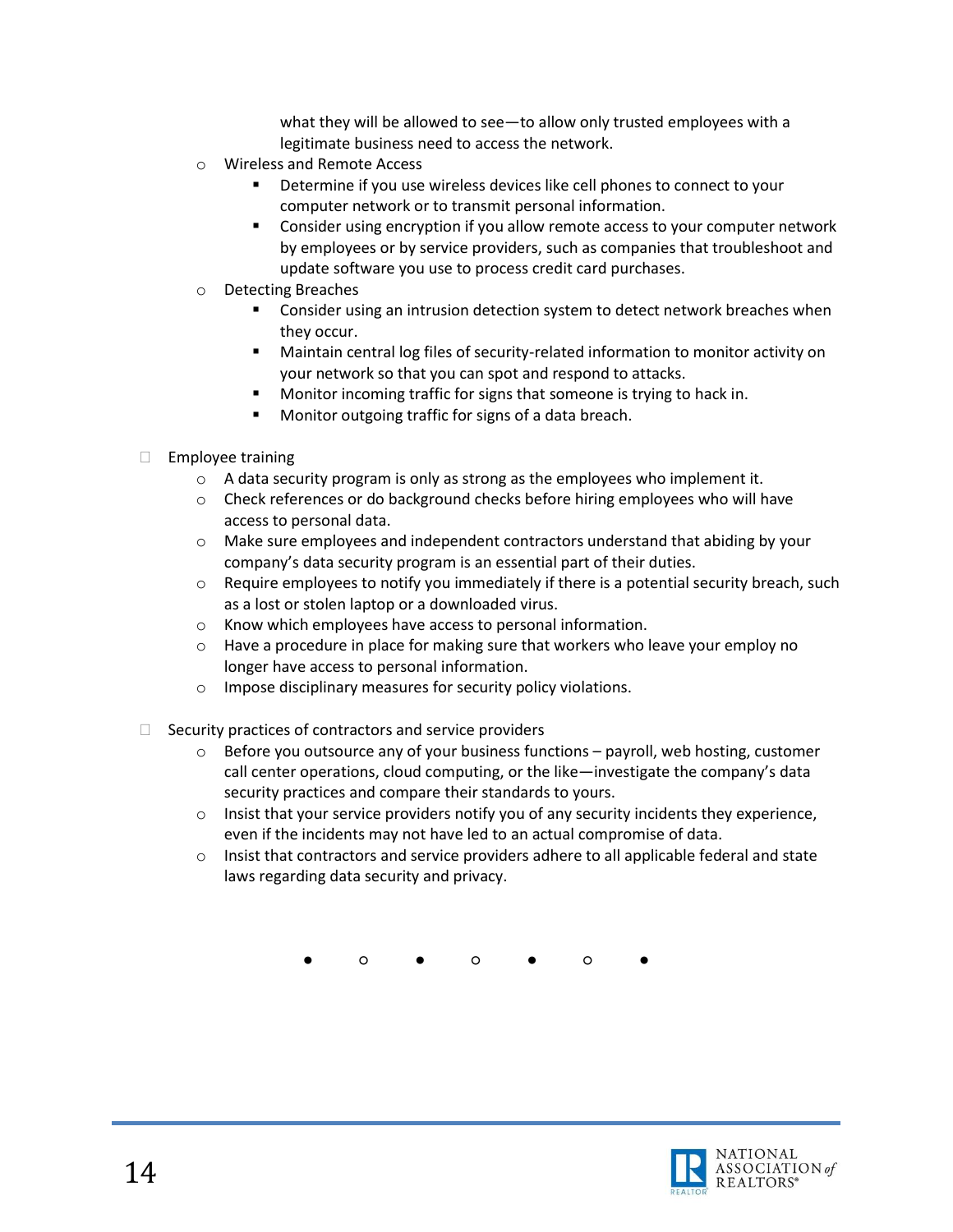# <span id="page-14-0"></span>**PITCH IT**

According to the FTC and many state laws, proper disposal of personal information is an important step in any data security program. Implementation of a Document Retention Policy that is reasonable and appropriate will help prevent unauthorized access to personal information. But the question remains: what constitutes "proper disposal"? In general, personal information is properly disposed if it cannot be read or reconstructed. The FTC recommends that a business burn, shred, or pulverize paper records and use wipe utility programs or otherwise destroy electronic records. Simply deleting files from the computer using the keyboard or mouse commands usually isn't sufficient. Also, make sure employees who work from home follow the same procedures for disposing of personal information.

Like all data security policies, there is no "one size fits all" model for document retention. NAR has created a "Checklist for Creating a Document Retention Policy."<sup>11</sup> The following checklist provides a brief description of the process an association or brokerage should undertake in creating a Document Retention Policy. Following that is a list of different types of documents and some recommended time frames for how long the association or brokerage should maintain these records. This checklist is not intended to be comprehensive or even authoritative; rather, it is intended to serve as a guide for associations and brokerages in creating their own policies. State law will determine how long an organization needs to maintain its records. Remember, a Document Retention Policy adopted and followed by the association or brokerage will likely reduce the costs and burdens of any future litigation.

● ○ ●

## **Checklist for Creating a Document Retention Policy**

### <span id="page-14-1"></span>*A. Process for Creating a Document Retention Policy*

#### **1. Identify sources and types of information.**

Gather together the employees who are familiar with the documents and other information your business maintains. Depending on the size of the organization, the number of individuals could vary. A person familiar with how the business maintains electronic information should attend the meeting. Please refer to the "Take Stock" section regarding information inventory for more information and guidance for completing this step.

#### **2. Identify and document current retention policies.**

Determine what policies (if any) are currently governing your organization's document retention policies and reduce those to writing, including its policies for retaining electronic information.

#### **3. Evaluate existing policies.**

Decide whether your organization's current policies are adequate or whether a new policy is necessary.

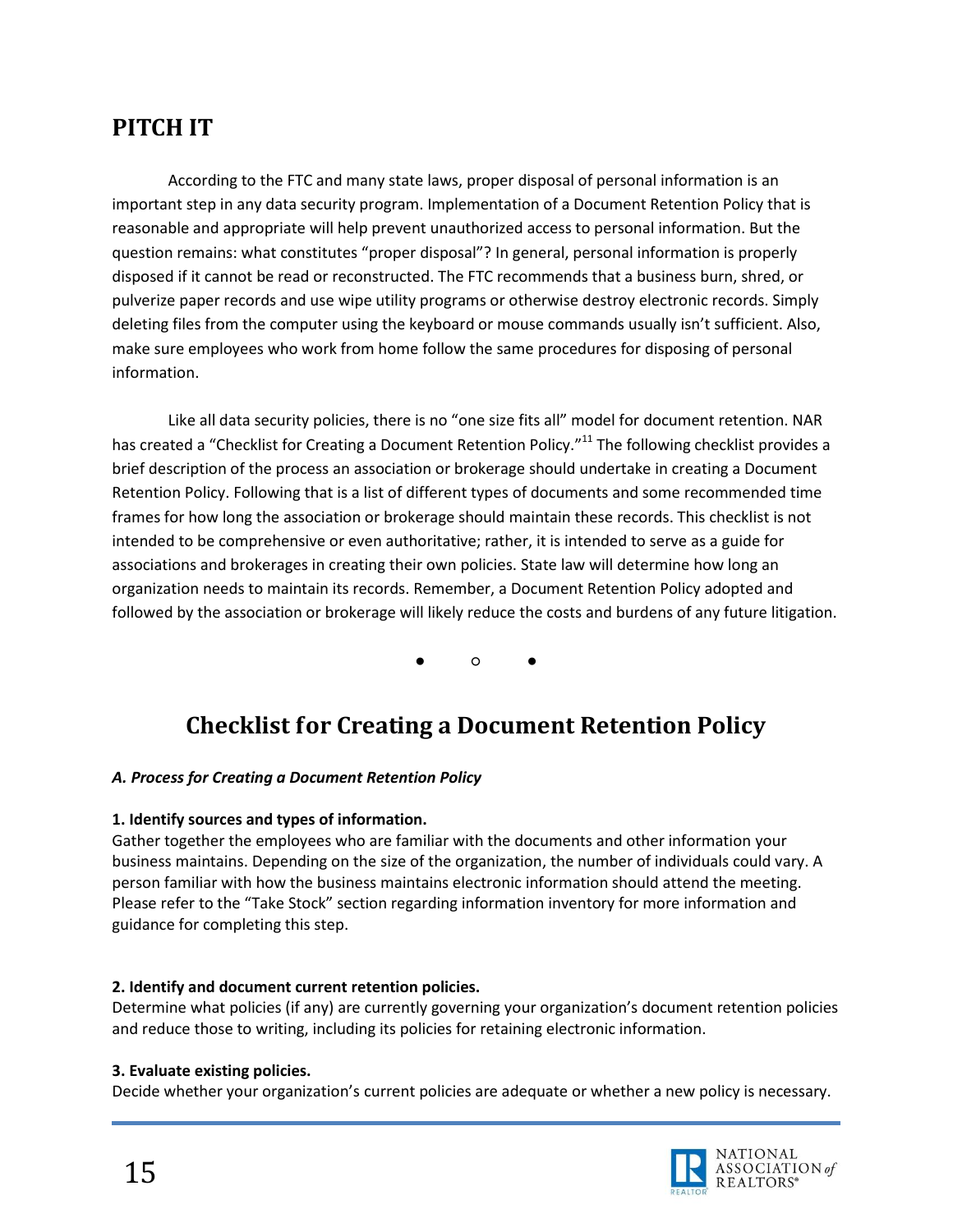#### **4. Create a policy.**

The Document Retention Policy should include the following:

- How long certain documents should be retained
- Policy's effective date and date of last review
- Individual responsible for the policy
- Purpose of the policy
- Definitions (if needed)
- Process for preserving records if litigation arises or is likely

#### **5. Legal review of document retention policy.**

Once the policy is created, have it revised by your legal counsel. You may choose to involve an attorney at the fourth stage during the crafting of the policy.

#### **6. Distribute the policy to employees and independent contractors and make sure that the policy is being followed.**

This is the most important step! Having a policy that isn't followed will actually be worse than not having any policy if litigation arises.

#### **7. Plan to periodically review policy to make sure it is still relevant.**

Set a date in the future to assess the policy.

#### *B. Issues to Consider When Creating a Document Retention Policy*

A number of issues will arise during the creation of a Document Retention Policy. A few are listed below:

#### **Format used to maintain documents.**

Generally, there are no requirements on the type of format that must be used to maintain documents and other information. Reducing paper documents to an electronic format will save physical space, but could present problems if litigation arises. To avoid these problems, all electronic documents should be stored in a read-only format or other unalterable format in order to demonstrate that the documents are in their original state.

#### **Privacy considerations and proper document destruction.**

Certain types of records, such as employment records, are governed by state or federal privacy laws. Therefore, you must be familiar with those laws and also any rules or other restrictions governing the destruction of these documents.

#### **Other legal considerations.**

The legal requirements for each company will vary based on a variety of factors. For example, certain employment statutes require minimum numbers of employees in the work place before they apply to a business owner. IRS audits are generally initiated within three years, but the IRS can audit a return seven years later if negligence was involved and indefinitely in cases of tax fraud. Each company must be aware of the laws that apply to their situation.

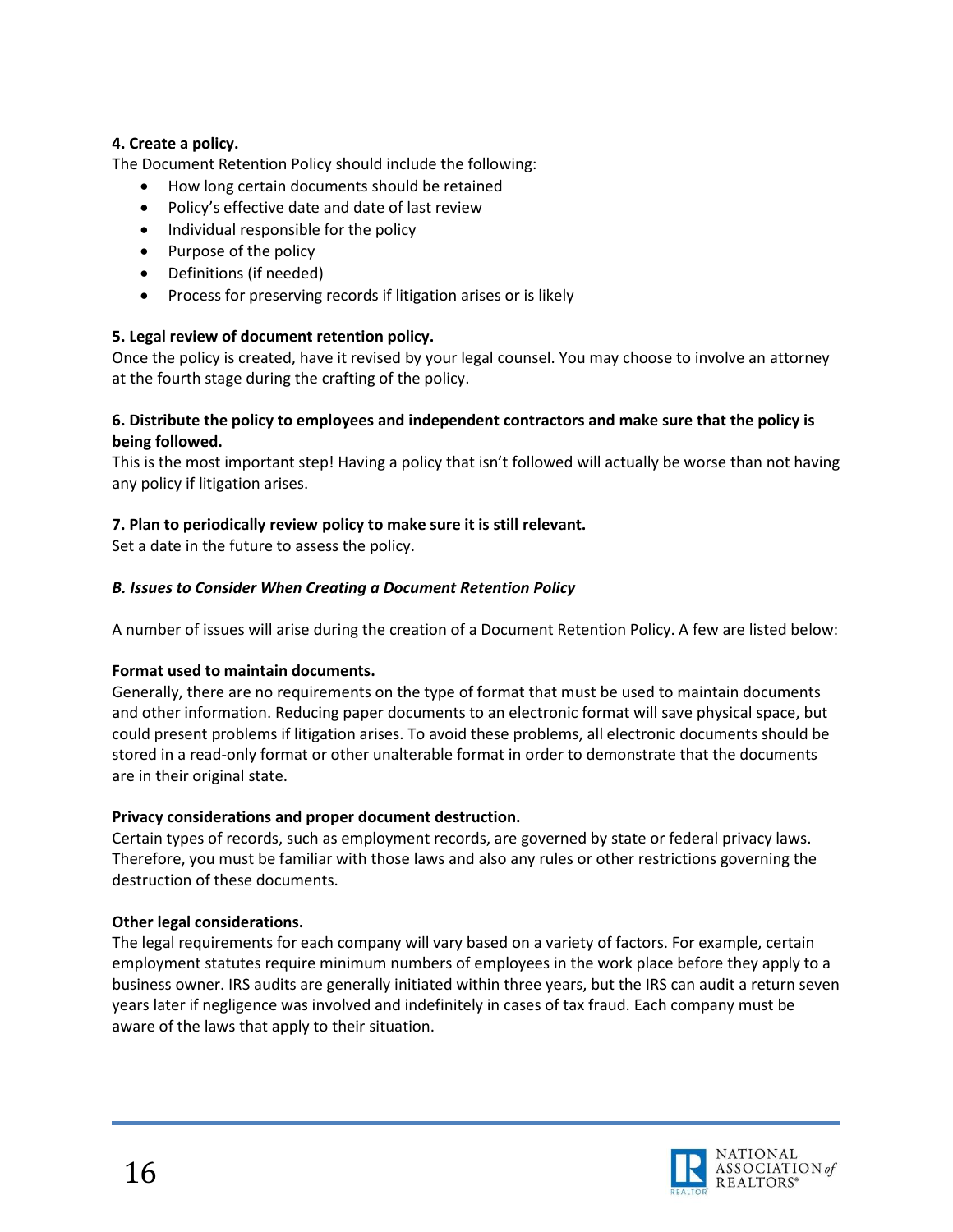#### *C. Creating a Document Retention Policy*

Below is a list of types of documents that you may maintain in their files. Next to each entry are some suggested time periods for which the organization should maintain these documents. These are conservative estimates, and do not prevent any organization from extending these time periods beyond these minimums. These requirements vary by state, and so you will need to consult with your attorney when creating the policy, as stated above.

#### **Accounting Records**

Accounts payable (seven years) Accounts receivable (seven years) Annual financial statements (permanent) Bank statements (seven years) Bank reconciliations (seven years) Canceled checks- routine matters (seven years) Canceled checks- special (loan repayment, etc.) (permanent) Correspondence: routine (four years) Deeds and closing papers (permanent) Deposit slips (four years) Electronic payment records (seven years) Employee expense reports (seven years) Fixed-asset acquisition invoices (after disposal) (seven years) Freight bills (seven years) General ledgers (permanent) Income tax returns (permanent) Inventory count & costing sheets (seven years) Insurance policies (after expiration) (four years) Investments (after disposal) (seven years) Mortgages, loans & leases (paid) (seven years) Payroll journals & ledgers (permanent) Purchase orders (except accounts payable copy) (one year) Purchase invoices & orders (seven years) Receiving sheets (two years) Sales commission reports (five years) Sales records (seven years) Sales tax returns & exemption support (five years) Subsidiary ledgers (seven years) Tax returns (federal & state) (if applicable) (permanent) Trial balances (permanent)

#### **Corporate Records**

Articles of Incorporation and amendments (permanent) Bylaws and amendments (permanent) Corporate filings (permanent) Corporate Minute Book (permanent) IRS Exemption Letter (permanent)

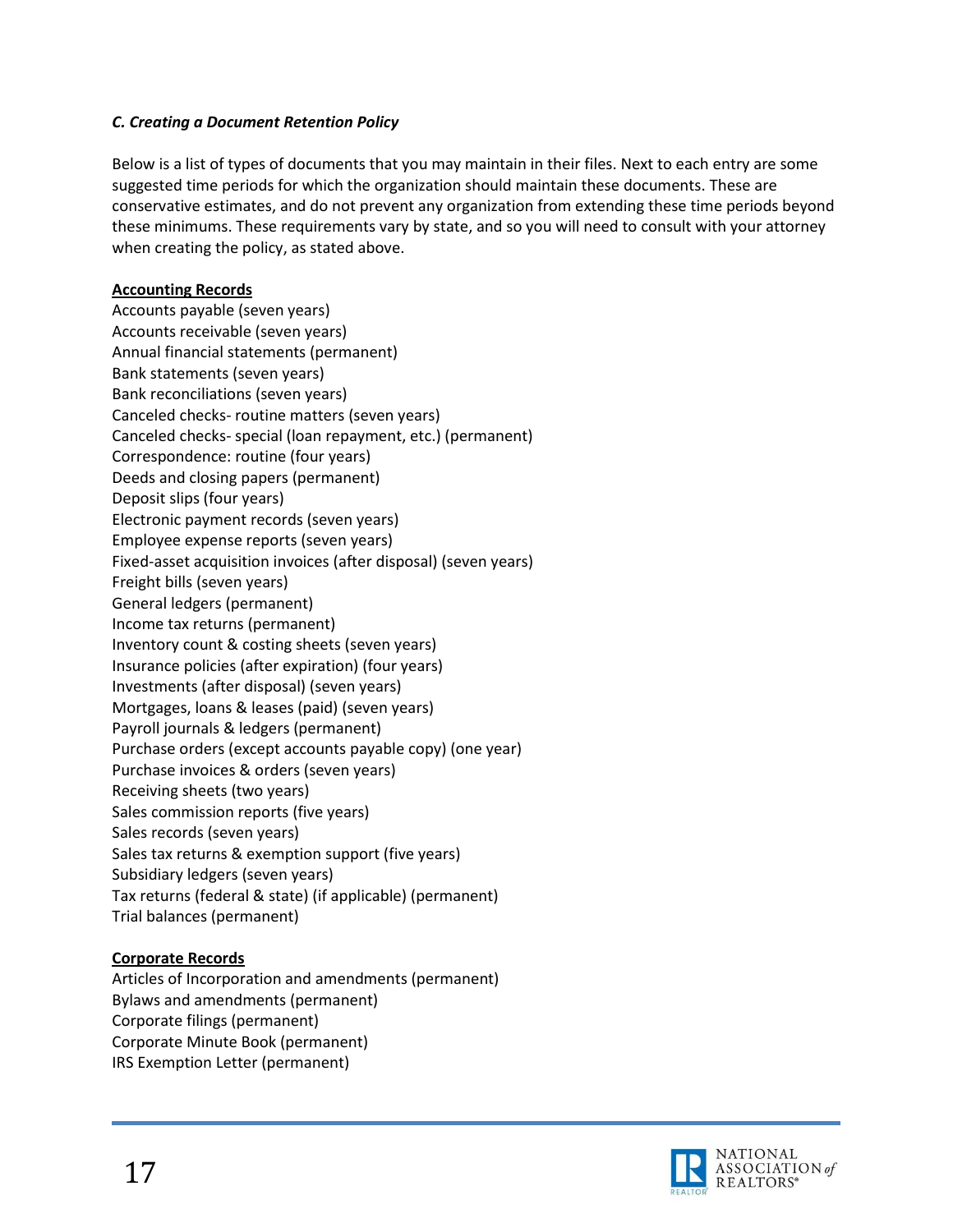#### **Electronically Stored Information**

Specific documents in electronic formats will be treated according to the timeframes set forth elsewhere in the policy. The policy should state how long an organization maintains information stored on its backup tapes and other backup systems. The policy should also state that the purpose of the backups is to restore the business's computer network in the event of a crash.

#### **Employment Records**

Documents relating to job recruitment: advertising, job orders submitted to employment agencies, interviewing, testing, hiring, training, demotions, promotions, layoffs, discharge, and other personnel decisions (one year)

Employee benefit plan documents (duration of plan)

Garnishments / wage assignments (three years)

Immigration I-9 forms (duration of employment plus one year, minimum of three years)

Medical records relating to the exposure of the employee to any toxic or hazardous substances (duration of employment plus 30 years).

Payroll records showing name address, date of birth, occupation, rate of pay, and weekly compensation (three years)

Personnel Records (ten years after employment ends)

Record of all occupational injuries, including those under state workers compensation law and any ERISA awards (five years for ERISA; state law requirements will vary)

#### **Legal Documents**

Contracts (ten years after expiration) License Applications (one year after expiration) Licenses (one year after expiration) Trademarks, Patents & Copyrights (permanent) Warranties & Guaranties (two years beyond terms of the warranty) Correspondence: legal (permanent)

#### **MLS Documents**

Rules and Regulations (permanent) MLS Policies (permanent) Listing agreements (at least until expiration of listing) Sold property information (ten years) Lockbox key agreements/Leases (one year after agreement terminates) MLS Service Mark License Agreements (Permanent) Contracts (ten years after expiration) Subscription Agreements (ten years after expiration) Participation Agreements (ten years after expiration) Website Click-Through Confirmations (ten years)

#### **Association Documents**

Association charter (permanent)

Territorial jurisdiction (permanent)

Member file & membership applications (two years after membership terminates, with social security number and other financial information removed (if applicable))

Professional Standards Hearing Records: Ethics (result of hearing- permanent; rest of hearing file-

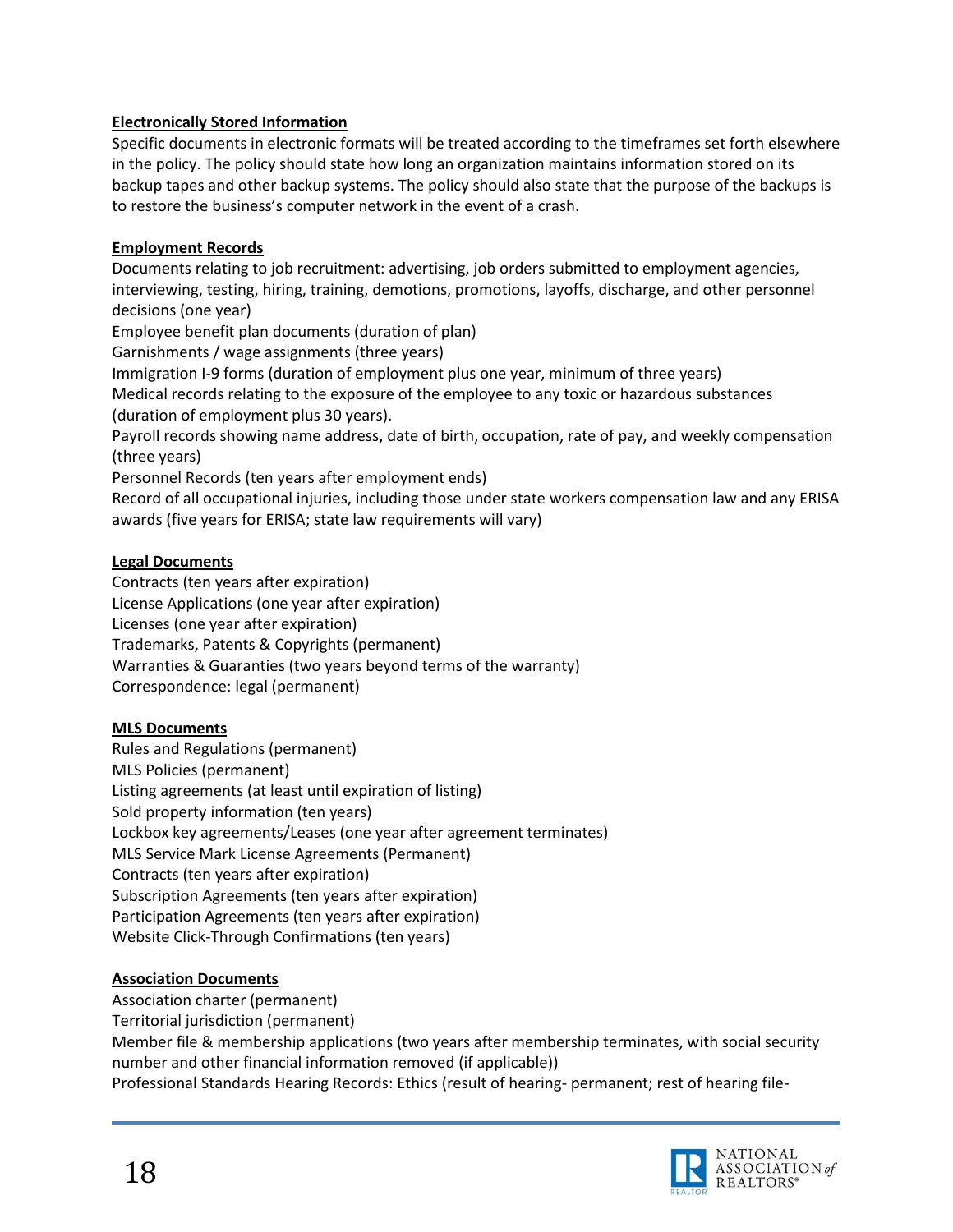minimum of 1 year after satisfaction of sanctions (if any) and there is no threat of litigation) Arbitration / Mediation (minimum of 1 year after payment of award (if any) and there is no threat of litigation)

#### **Property Records**

Deeds of Title (permanent) Leases (two years after expiration) Depreciation schedules (permanent) Property Damage (seven years) Property Tax (permanent) Appraisals (permanent) Blueprints / Plans (permanent) Warranties & Guaranties (two years beyond terms of the warranty)

### **Pension & Profit Sharing**

ERISA disclosure documents (six years from date disclosure was due) IRS Determination Letter(s) (permanent) Forms 5500 & plan documents (permanent)

● ○ ● ○ ● ○ ●

# <span id="page-18-0"></span>**PLAN AHEAD**

As explained in the Introduction, currently many states have laws that require a business to keep personal information secure and to notify individuals in the event that security is breached. Therefore, it is advisable and may be necessary to have a written data security program in place and a policy that addresses what to do in the event of a breach. Remember, your organization may be subject to the laws of multiple states if it collects personal information from residents of multiple states. So, it is important to know which laws you must adhere to.

Although each state data security and breach notification law is different, they contain some common elements. For example, many laws require businesses to designate an employee to coordinate and implement the data security and breach notification program. Such laws also set forth the definition of "personal information" and the requirements of breach notification, such as who must receive notification and the timing, format, and content of such notification. Most laws also include provisions regarding a business's liability for failure to comply. In addition to other fines and penalties, at least ten state laws include a private right of action to allow individuals to sue businesses for actual damages that might result from not receiving timely notice of a security breach.<sup>12</sup>

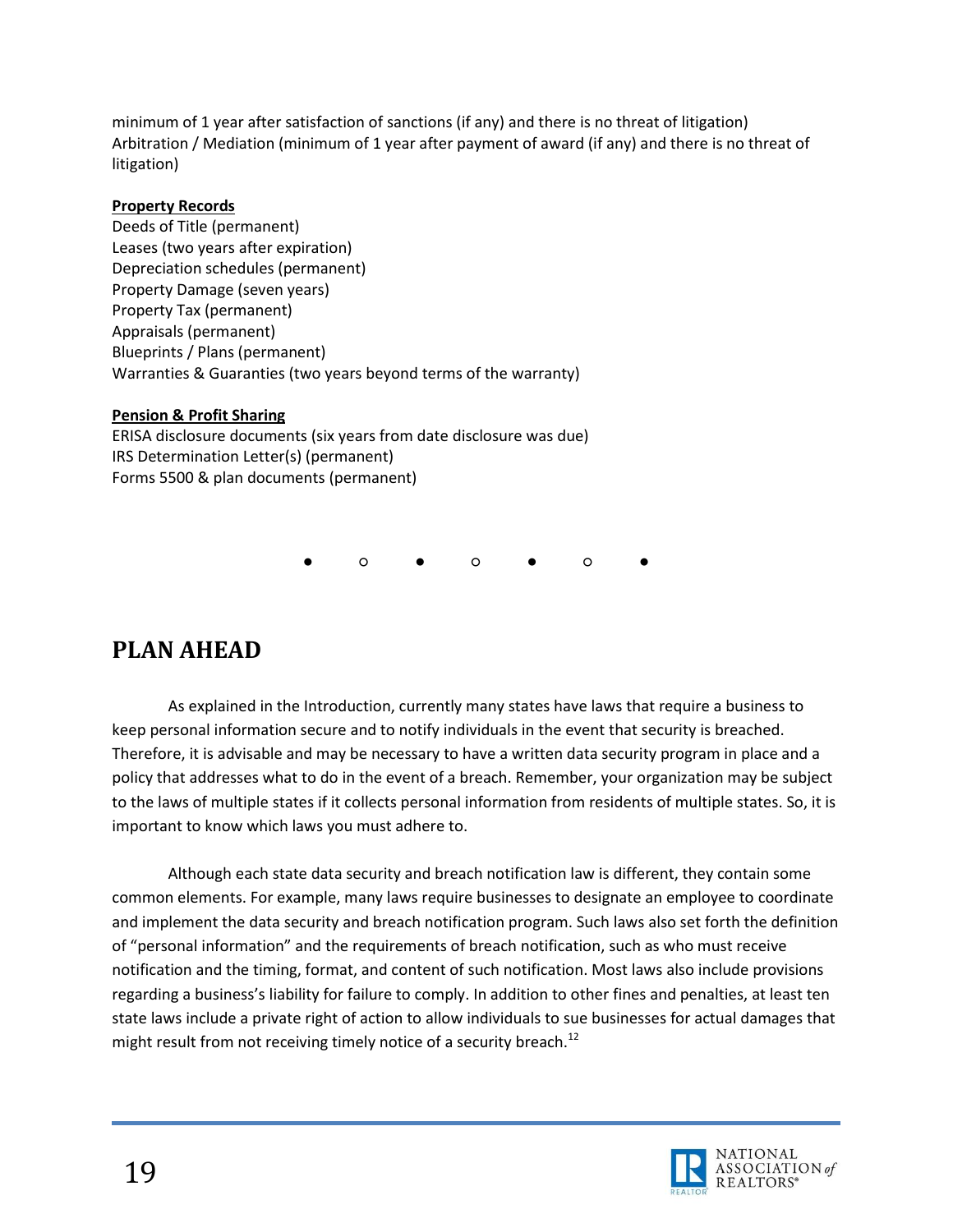This section of the Toolkit provides information to help in the implementation of your own written data security program and includes the following:

- Checklist for implementing a data security program
- Model written data security program created by the Massachusetts Association of REALTORS®
- Checklist for responding to a data security breach
- Sample breach notification correspondence

For additional guidance, check out the sample written security program and checklist created by the Commonwealth of Massachusetts Office of Consumer Affairs and Business Regulation.<sup>13</sup>

Please remember that the information contained herein is not intended to be comprehensive or even authoritative; rather, it is intended to serve as a guide for real estate businesses in creating their own policies.

● ○ ●

# <span id="page-19-0"></span>**Checklist for Implementing a Data Security Program**

- $\Box$  Designate one or more employees to maintain the data security program.
- $\Box$  Understand and describe in writing your organization's current safeguards for limiting risks to the security or integrity of any personal information including but not limited to:
	- o Ongoing employee training
	- o Employee compliance with policies and procedures
	- o Means for detecting and preventing security system failures
- $\Box$  Implement reasonable restrictions upon physical access to records containing personal information, and storage of such records and data in locked facilities, storage areas, or containers.
- $\Box$  Implement reasonable restrictions upon how personal information is stored, accessed, and transported by employees and independent contractors outside of business premises.
- $\Box$  Impose disciplinary measures for violations of the data security program.
- $\Box$  Prevent terminated employees from accessing records containing personal information.
- $\Box$  Oversee service providers, by:
	- o Choosing service providers carefully
	- $\circ$  Requiring third party service providers by contract to implement and maintain such appropriate security measures for personal information

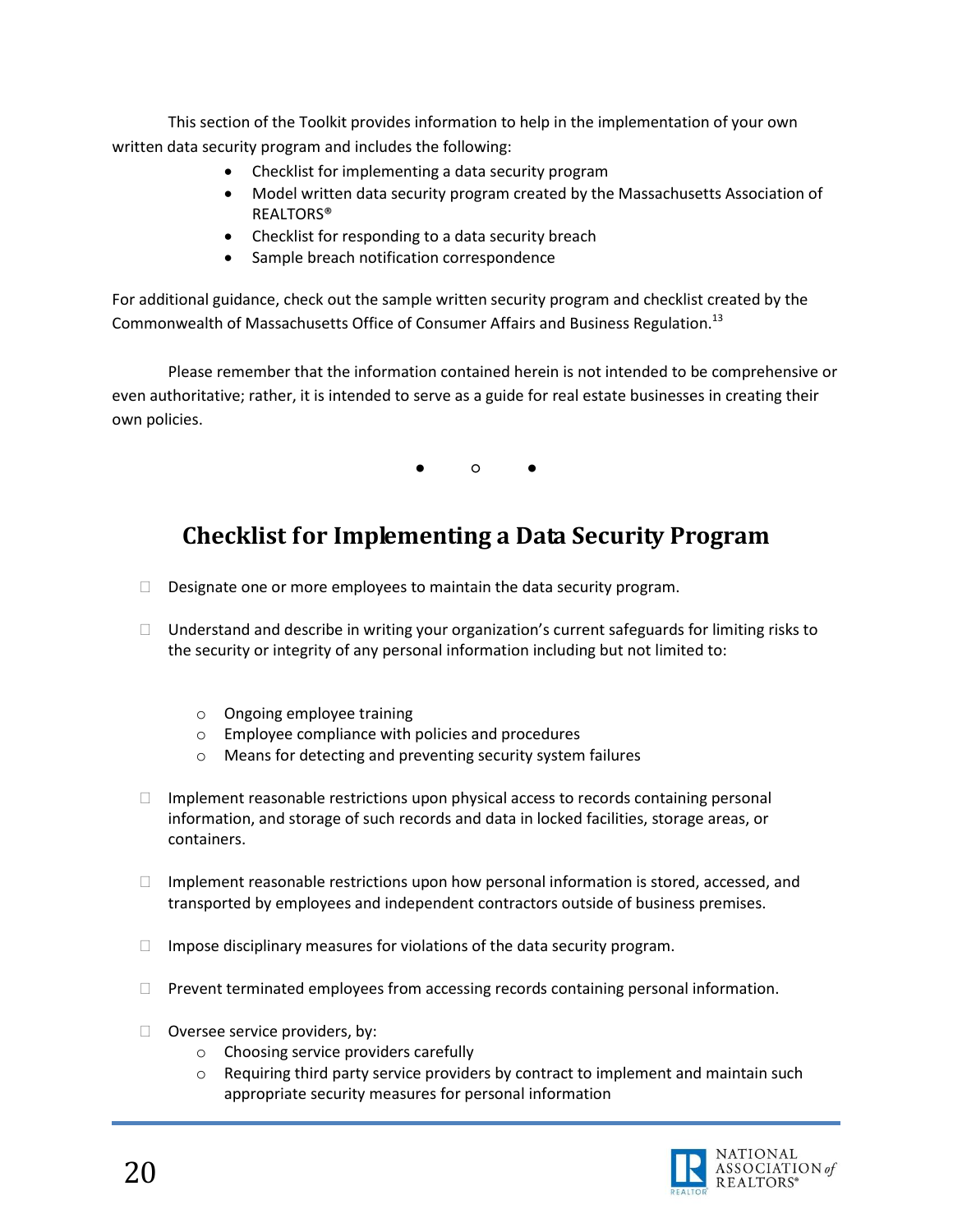- $\Box$  Regularly monitor the effectiveness of the data security program and upgrade information safeguards as necessary to limit risks.
- $\Box$  Review the scope of the security measures at least annually or whenever there is a material change in business practices that may reasonably implicate the security or integrity of records containing personal information.
- $\Box$  Document responsive actions taken in connection with any incident involving a breach of security, and mandatory post-incident review of events and actions taken, if any, to make changes in business practices relating to protection of personal information.
- $\Box$  Provide for secure user authentication protocols and access control measures.
- $\Box$  Encrypt all transmitted records and files containing personal information that will travel across public networks, be transmitted wirelessly, or are stored on laptops or other portable devices.
- $\Box$  Implement reasonable monitoring of systems for unauthorized use of or access to personal information.
- $\Box$  If applicable, install reasonably up-to-date firewall protection and operating system security patches, reasonably designed to maintain the integrity of the personal information.
- $\Box$  Maintain reasonably up-to-date versions of system security agent software.
- $\Box$  Educate and train employees and independent contractors on the proper use of the computer security system and the importance of personal information security.

● ○ ●

# **Model Written Data Security Program**

<span id="page-20-0"></span>The following model written data security program was created by the Massachusetts Association of REALTORS® and is included in this Toolkit with the Association's permission. This sample policy is provided as a guide to aid in the development of a written data security program tailored to fit your organization's business needs.

### **COMPREHENSIVE WRITTEN INFORMATION SECURITY PROGRAM ("WISP")**

### **SECTION 1. PURPOSE AND OBJECTIVE:**

MAR's objective, in the development and implementation of this WISP, is to create effective administrative, technical and physical safeguards for the protection of Personal Information of residents

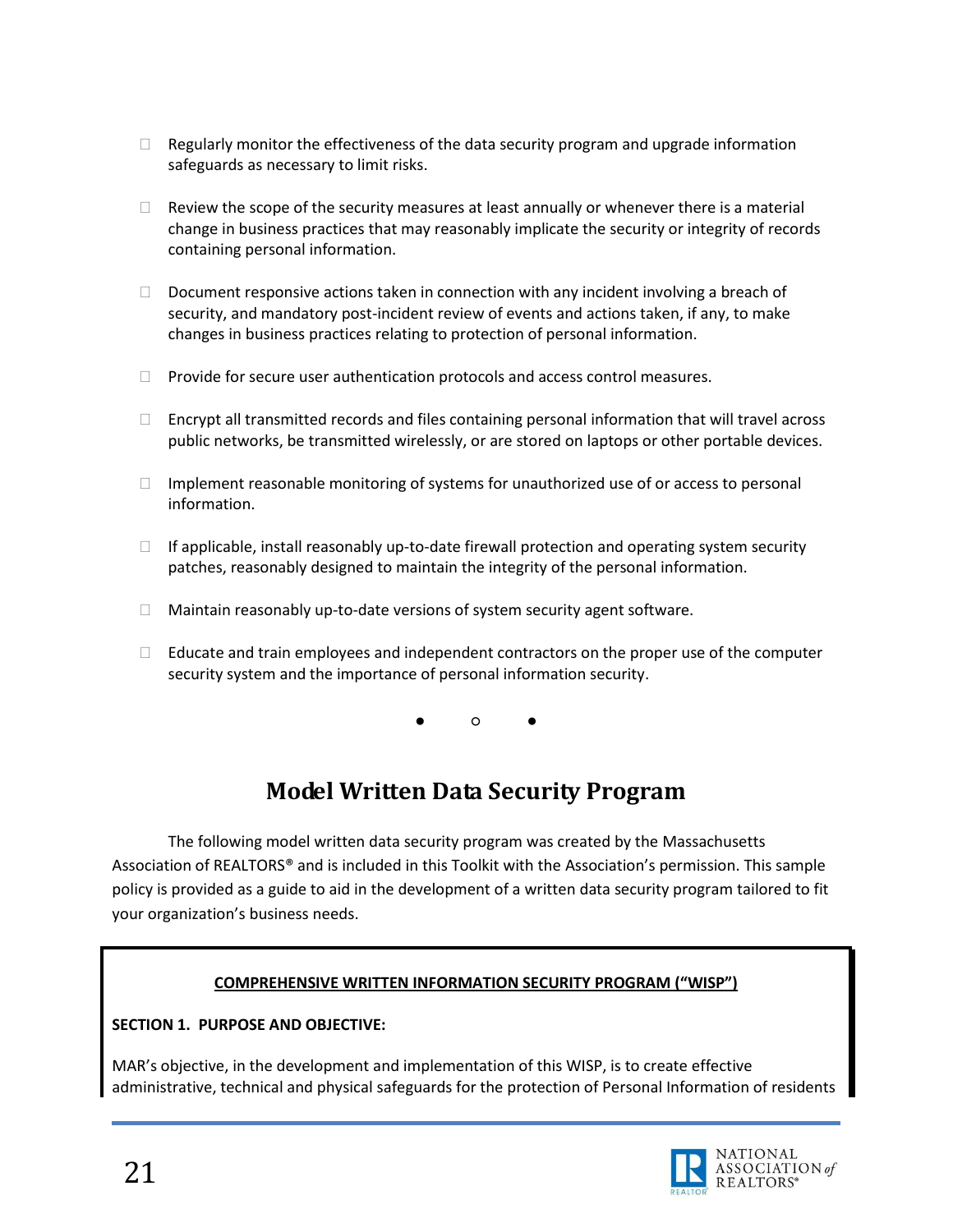of the Commonwealth of Massachusetts, and to comply with obligations under 201 CMR 17.00 effective March 1, 2010. This WISP sets forth MAR's procedure for evaluating our electronic and physical methods of accessing, collecting, storing, using, transmitting, and protecting Personal Information of residents of the Commonwealth.

For purposes of this WISP, "Personal Information" as defined by 201 CMR 17.02 means a Massachusetts resident's first name and last name or first initial and last name in combination with any one or more of the following data elements that relate to such resident: (a) Social Security number; (b) driver's license number or state-issued identification card number; or (c) financial account number, or credit or debit card number, with or without any required security code, access code, personal identification number or password, that would permit access to a resident's financial account; provided, however, that "Personal Information" shall not include information that is lawfully obtained from publicly available information, or from federal, state or local government records lawfully made available to the general public.

The purpose of the WISP is, consistent with MGL Ch. 93H Sec. 2 (a) and 201 CMR 17.01, to (a) Ensure the security and confidentiality of Personal Information; (b) Protect against any anticipated threats or hazards to the security or integrity of such information; (c) Protect against unauthorized access to or use of such information in a manner that creates a substantial risk of identity theft or fraud.

## **SECTION 2. SCOPE OF WISP**

This WISP specifically seeks to protect Personal Information by:

(1) identifying reasonably foreseeable internal and external risks to the security, confidentiality, and/or integrity of any electronic, paper or other records containing Personal Information;

(2) assessing the likelihood and potential damage of these threats, taking into consideration the sensitivity of the Personal Information;

(3) evaluating the sufficiency of existing policies, procedures, customer information systems, and other safeguards in place to control risks;

(4) designing and implementing a WISP that puts safeguards in place to minimize those risks, consistent with the requirements of 201 CMR 17.00; and

(5) regularly monitoring the effectiveness of those safeguards:

## **SECTION 3. DATA SECURITY COORDINATOR:**

We have designated the Director of Finance and Administration to implement, supervise and maintain MAR's WISP. That designated employee (the "Data Security Coordinator") will be responsible for:

a. Initial implementation of the WISP;

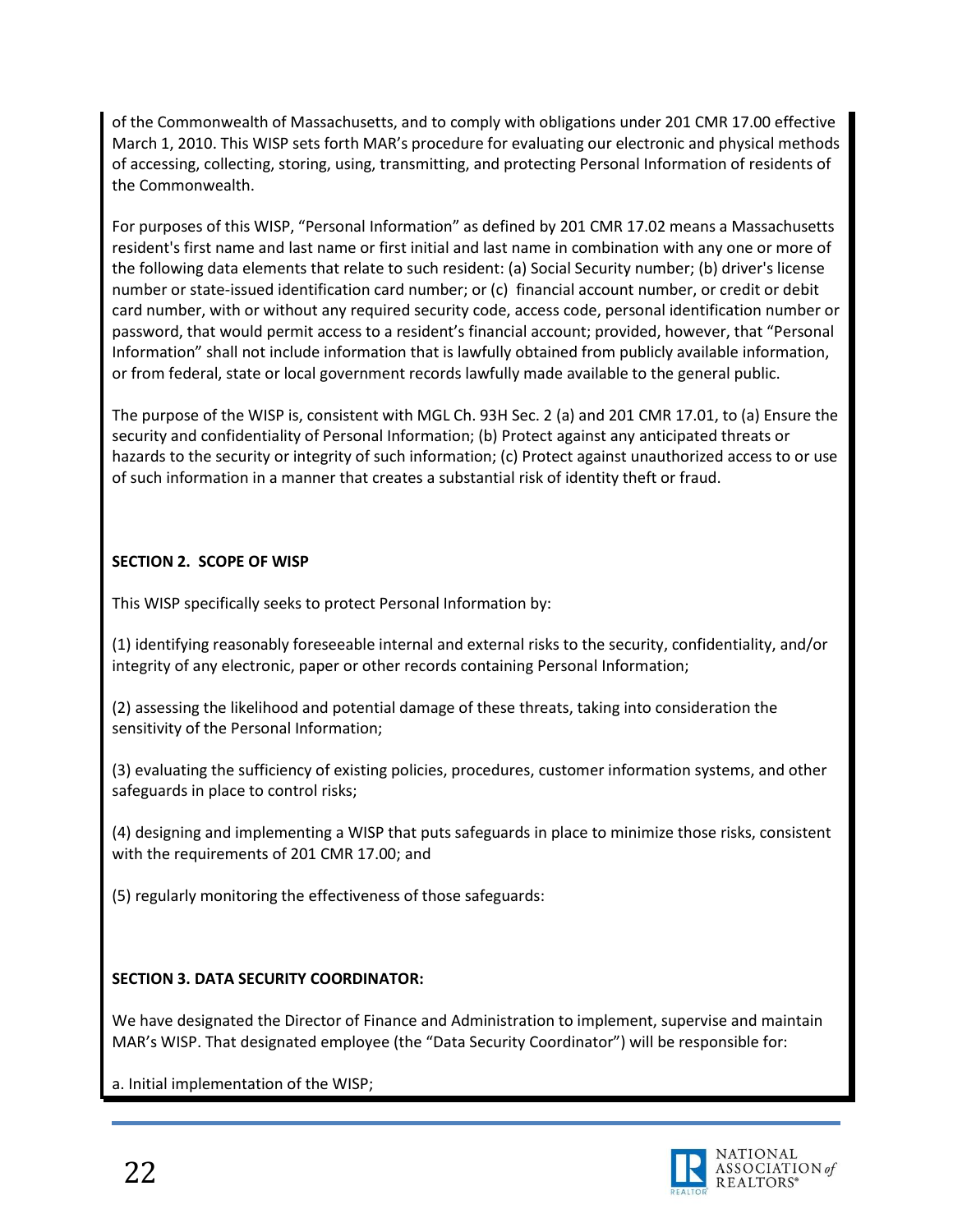b. Training employees;

c. Regular testing of the WISP's safeguards;

d. Evaluating the ability of each of MAR's third party service providers, to implement and maintain appropriate security measures for the Personal Information to which we have permitted them access, consistent with 201 CMR 17.00; and requiring such third party service providers by contract to implement and maintain appropriate security measures.

e. Reviewing the scope of the security measures in the WISP at least annually, or whenever there is a material change in MAR's business practices that may implicate the security or integrity of records containing Personal Information.

f. Conducting an annual training session for all employees who have access to Personal Information on the elements of the WISP. All attendees at such training sessions are required to certify their attendance at the training, and their familiarity with MAR's requirements for ensuring the protection of Personal Information.

### **SECTION 4. INTERNAL RISKS:**

As part of its regular business actions and in providing services to its members, MAR needs to collect Personal Information as defined by 201 CMR 17.00. MAR recognizes the sensitivity of this information and the need to protect this information, and as such, seeks to limit the amount of Personal Information that is collected. In all cases Personal Information will be collected only in those instances where it is deemed necessary to carry on the business, services and functions of MAR.

MAR recognizes that Personal Information, as defined in 201 CMR 17.00 is regularly collected in the areas identified below. MAR shall take consistent steps to ensure that such information is adequately protected.

## **1. Employee records.**

All records containing Personal Information of employees of MAR shall be maintained by the Director of Finance and Administration. Files shall be restricted and maintained in a locked file cabinet at all times.

## **2. Educational Courses, Conferences, and Programs.**

MAR regularly hosts professional education and conferences for members. Payment for such programs is typically made via credit card or debit card. Information received via the MAR website shall be processed on a daily basis and immediately deleted from the MAR website. All electronic records of said Personal Information shall be deleted upon printing. All hard copies of records shall be maintained in locked filing cabinets with limited access for a period of one year. After this period, any hardcopy records shall be destroyed by shredding.

MAR hosts various conferences on an annual basis. As a part of such programs, MAR sells sponsorships to various venders and exhibitors in the Commonwealth. Payment for such services is typically made via

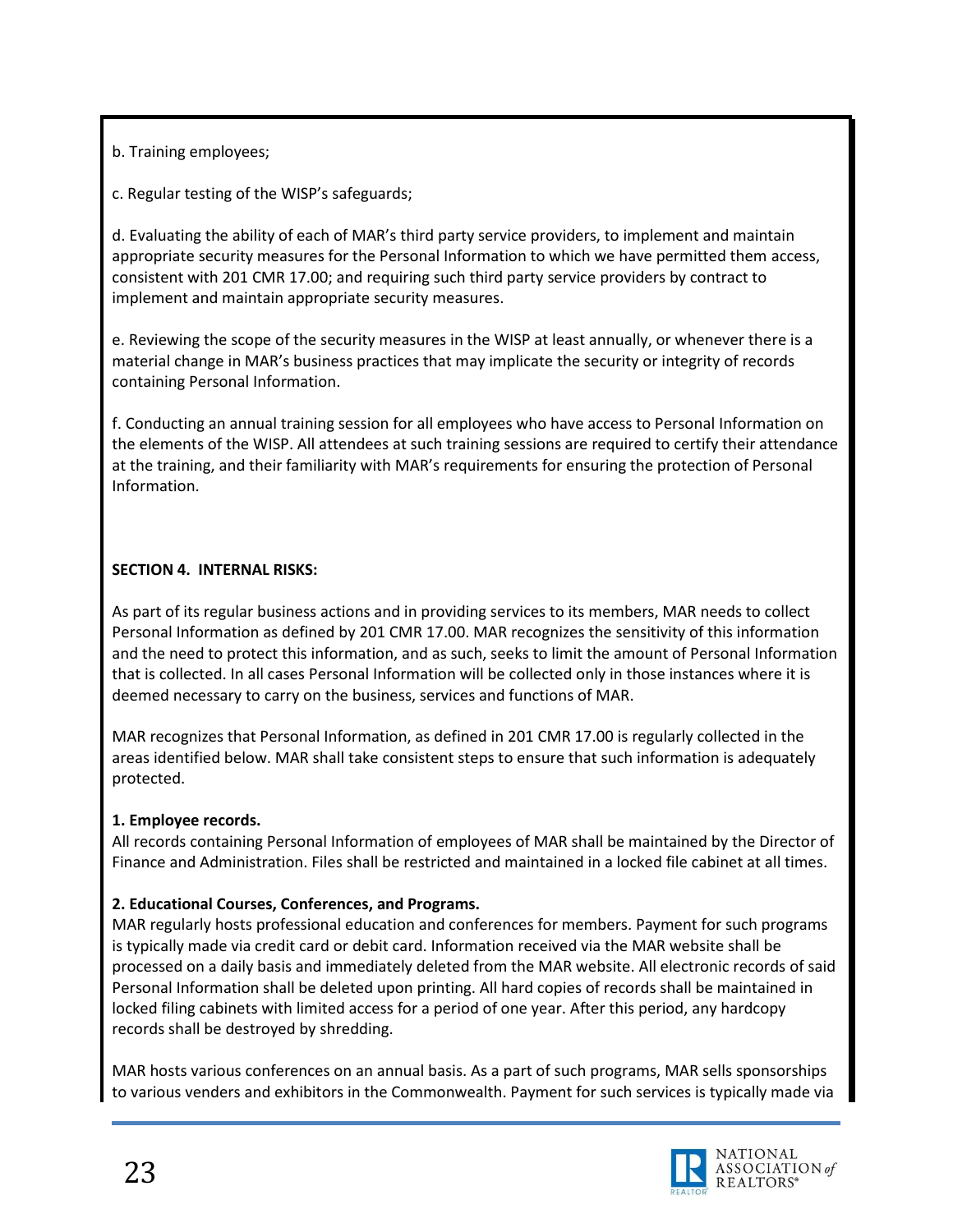credit card. All paper copies of records shall be maintained in locked filing cabinets with limited access for a period determined by the Data Security Coordinator.

### **3. Product Mall**

MAR regularly sells goods to members and non members of the Association, including for example, books, apparel, Realtor® paraphernalia, real estate forms, brochures etc. When items are purchased with a personal check containing a bank account number, a credit card or debit card, Personal Information will be collected.

Information received via the MAR website or via email shall be processed on a daily basis and immediately deleted from the MAR website. All electronic record of said Personal Information shall be deleted upon printed. All paper copies of records (including personal check, credit card or debit card) shall be maintained in locked filing cabinets with limited access for a period determined by the Data Security Coordinator..

## **4. REALTOR® Political Action Committee (RPAC).**

MAR collects contributions from members and affiliates for its Political Action Committee (RPAC). MAR also engages in joint fundraising for RPAC and the National Association of REALTORS® Political Action Committee (NAR PAC) and Political Advocacy Fund (NAR PAF).

When a personal contribution is collected by MAR, Personal Information is, in most cases, collected. Personal Information is collected when contributions are collected via personal check, credit card or debit card.

Contributions made by personal check shall be deposited into MAR's bank account on a weekly basis. Checks shall be kept in a locked drawer of the appropriate staff person upon receipt of such contributions. This drawer shall remain locked at all times when not in use and access shall only be provided to employees depositing and recording such contributions. Copies of all personal checks shall be kept pursuant to the Massachusetts Office of Campaign Finance regulations 970 CMR 1.10(2)(c). All copies shall be kept in a locked filing cabinet with limited access.

Contributions made via credit card or debit card shall be processed on a weekly basis. Copies of such contributions shall be maintained pursuant to the Massachusetts Office of Campaign Finance regulations 970 CMR 1.10(2)(c). All copies shall be kept in a locked filing cabinet with limited access.

Personal Information regarding contributions shall not be kept in an electronic manner. Contributions received via the MAR website shall be processed as detailed above and any electronic record of said contribution shall be deleted upon printed for record keeping purposes.

## **5. Charitable Foundation**

MAR collects contributions from members and affiliates for its Charitable Foundation. Contributions made by personal check shall be deposited into MAR's bank account on a weekly basis. Checks shall be kept in a locked drawer of the appropriate staff person upon receipt of such contributions. This drawer shall remain locked at all times when not in use and access shall only be provided to employees depositing and recording such contributions. Personal Information regarding contributions shall not be kept in an electronic manner. All copies and records shall be kept in a locked filing cabinet with limited access.

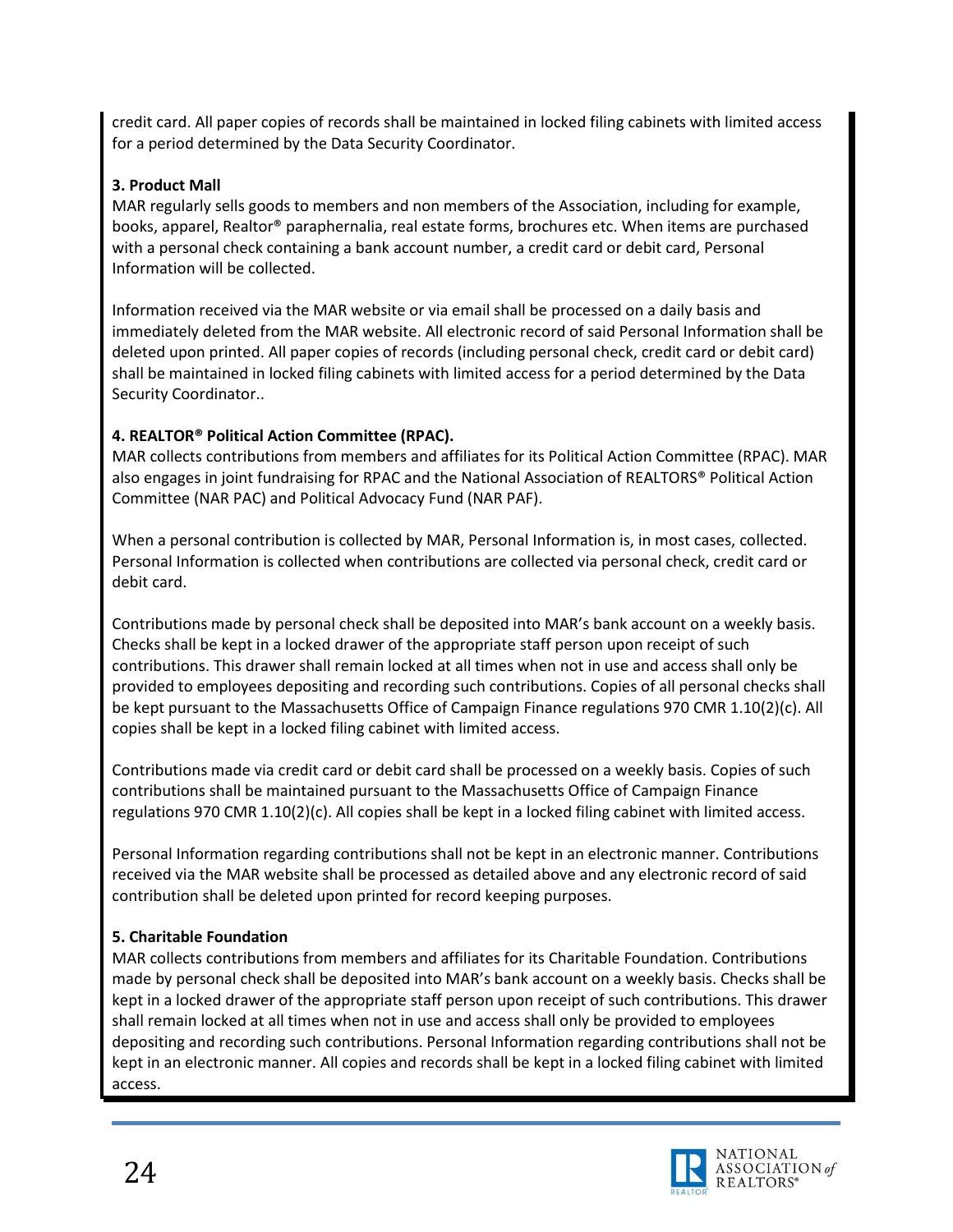To combat internal risks to the security, confidentiality, and/or integrity of any electronic, paper or other records containing Personal Information, and evaluating and improving, where necessary, the effectiveness of the current safeguards for limiting such risks, the following measures shall be implemented by MAR. To the extent that any of these measures require a phase-in period, such phasein shall be completed on or before March 1, 2010:

1. A copy of this WISP shall be distributed to each employee who shall, upon receipt of the WISP, acknowledge in writing that he/she has received and read a copy of the WISP.

2. There shall be immediate retraining of employees on the detailed provisions of the WISP. Any new employees hired after March 1, 2010 shall be notified of MAR's WISP, provided with a copy, and shall be trained on the details of this WISP. All such employees shall acknowledge, in writing, receipt of the WISP.

3. The amount of Personal Information collected by MAR shall be limited to that amount reasonably necessary to accomplish our legitimate business purposes, or necessary to comply with other state or federal regulations.

4. Access to records containing Personal Information shall be limited to those persons who are reasonably required to know such information in order to accomplish your legitimate business purpose or to enable us comply with other state or federal regulations.

5. All security measures shall be reviewed at least annually, or whenever there is a material change in MAR's business practices that may reasonably implicate the security or integrity of records containing Personal Information. The Data Security Coordinator shall be responsible for this review and shall fully apprise MAR Chief Executive Officer of the results of that review and any recommendations for improved security arising out of that review.

6. Terminated employees must return all records containing Personal Information, in any form, that may at the time of such termination be in the former employee's possession (including all such information stored on laptops or other portable devices or media, and in files, records, work papers, etc.)

7. A terminated employee's physical and electronic access to Personal Information shall be immediately blocked. Such terminated employee shall be required to surrender all keys to MAR's building. Moreover, such terminated employee's remote electronic access to Personal Information shall be disabled; his/her voicemail access, e-mail access, internet access, and passwords shall be invalidated. The Data Security Coordinator in conjunction with the Manager of Information Technology shall maintain a highly secured master list of all passwords and keys.

8. Employees must report any suspicious or unauthorized use of customer information to the Data Security Coordinator.

9. Whenever there is an incident that requires notification under M.G.L. c. 93H, §3, there shall be an immediate mandatory post-incident review of events and actions taken, if any, with a view to

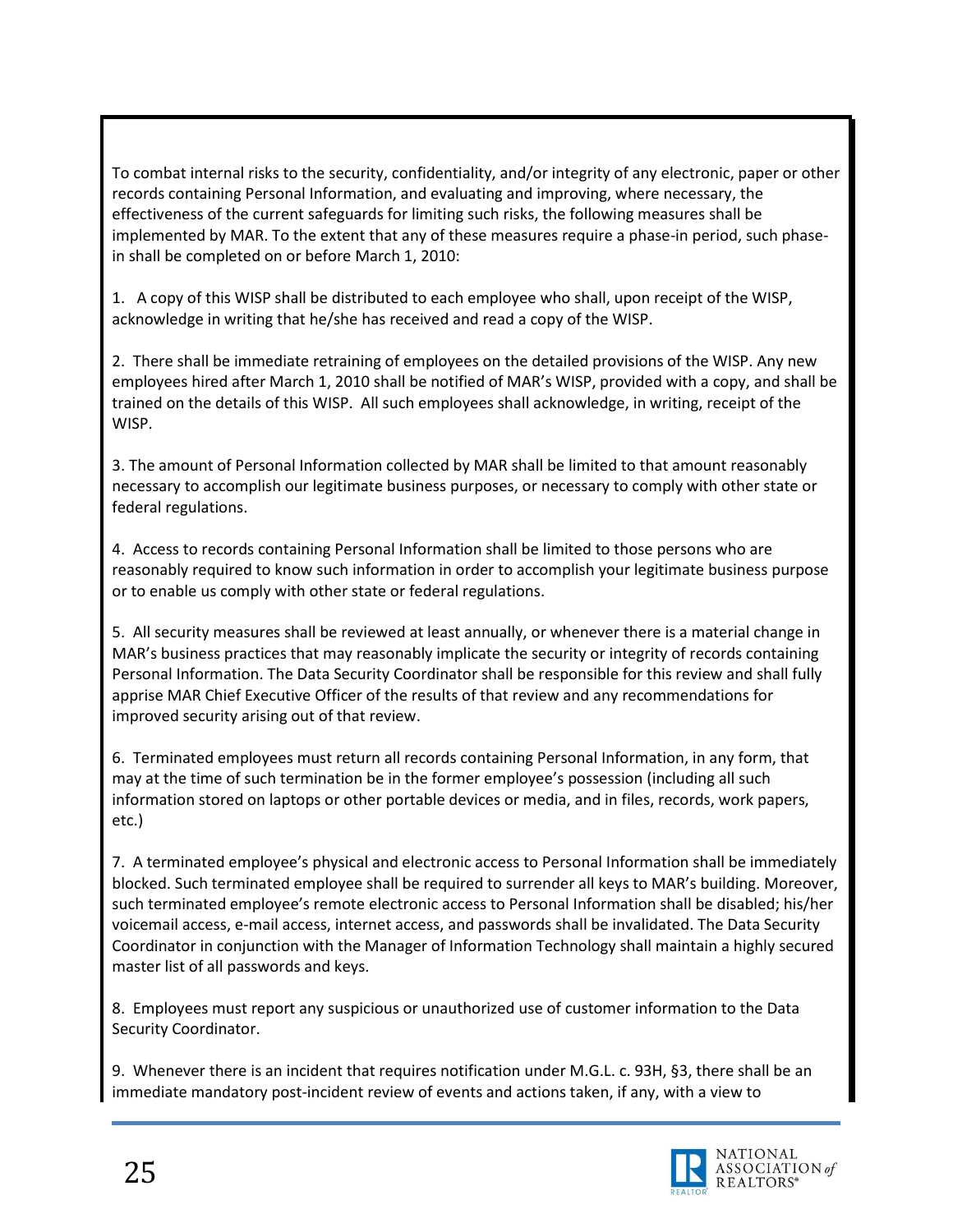determining whether any changes in our security practices are required to improve the security of Personal Information for which MAR is responsible.

10. Employees are prohibited from keeping open files containing Personal Information on their desks when they are not at their desks.

11. At the end of the work day, all files and other records containing Personal Information must be secured in a manner that is consistent with the WISP's rules for protecting the security of Personal Information.

12. Access to electronically stored Personal Information shall be electronically limited to those employees having a unique log-in ID; and re-log-in shall be required when a computer has been inactive for more than a few minutes.

13. Paper or electronic records (including records stored on hard drives or other electronic media) containing Personal Information shall be disposed of only in a manner that complies with M.G.L. c. 93I. MAR shall maintain a paper shredder (or contract for the services of a professional third-party shredding service) on the premises to destroy all paper records containing Personal Information that are no longer needed.

14. Electronic access to user identification after multiple unsuccessful attempts to gain access must be blocked.

15. Current employees' user ID's and passwords must be changed periodically. Access to Personal Information shall be restricted to active users and active user accounts only.

## **SECTION 5. EXTERNAL RISKS**

To combat external risks to the security, confidentiality, and/or integrity of any electronic, paper or other records containing Personal Information, and evaluating and improving, where necessary, the effectiveness of the current safeguards for limiting such risks, the following measures shall be completed on or before March 1, 2010:

1. MAR shall, at all times, maintain an up-to-date firewall protection and operating system security patches, reasonably designed to maintain the integrity of the Personal Information, installed on all systems processing Personal Information.

2. MAR shall, at all times, maintain an up-to-date version of system security agent software which must include malware protection and reasonably up-to-date patches and virus definitions, installed on all systems processing Personal Information.

3. Certain MAR staff maintain portable electronic smart phones and laptops owned by MAR and provided to staff for official employment duties. To the extent technically feasible, all Personal Information stored on laptops or other portable devices shall be encrypted, as well as all records and files transmitted across public networks or wirelessly, to the extent technically feasible.

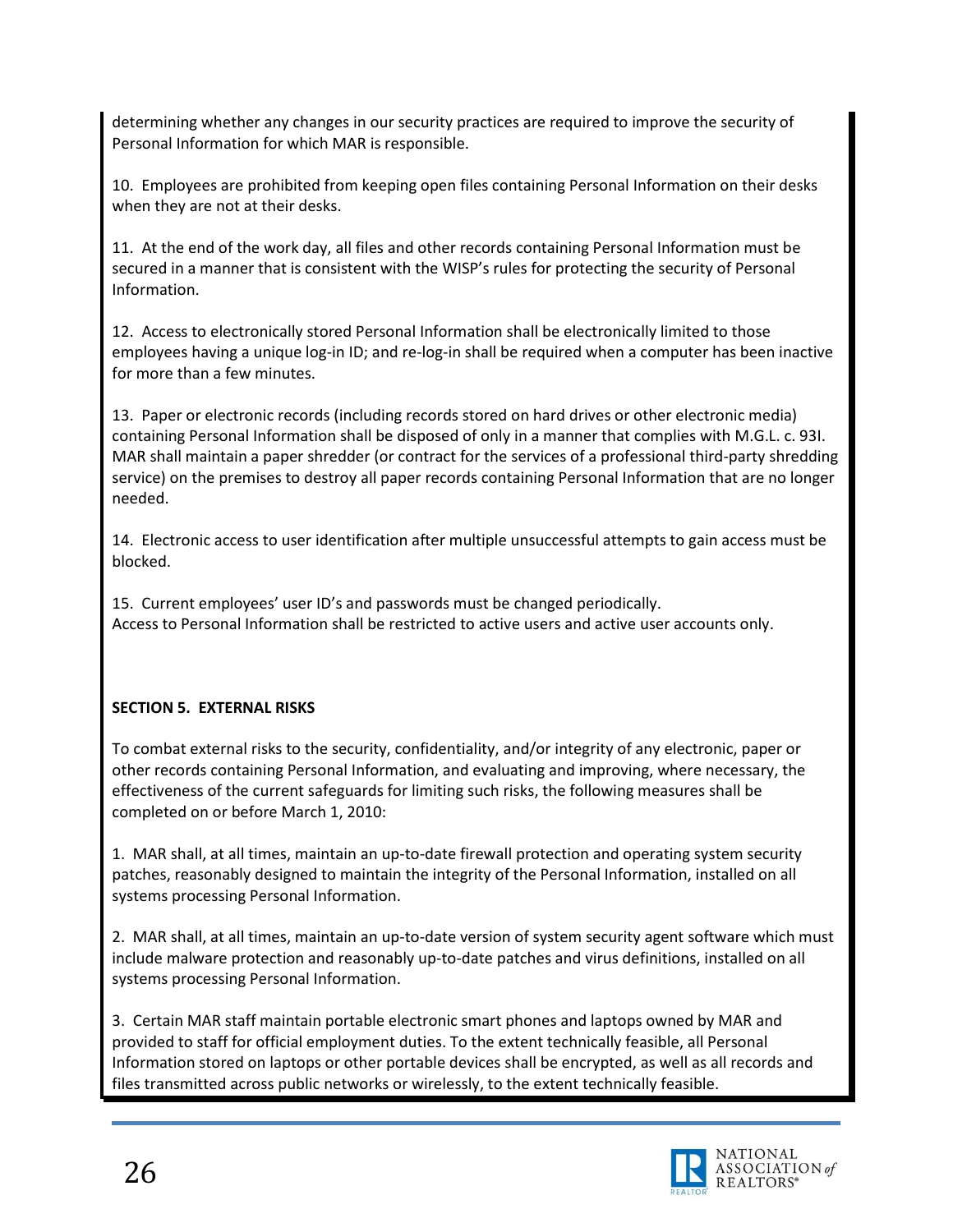4. All computer systems must be monitored for unauthorized use of or access to Personal Information.

5. There shall be secure user authentication protocols in place, including: (1) protocols for control of user IDs and other identifiers; (2) a reasonably secure method of assigning and selecting passwords, or use of unique identifier technologies, such as biometrics or token devices; (3) control of data security passwords to ensure that such passwords are kept in a location.

● ○ ●

# **Data Security Breach Notification**

<span id="page-26-0"></span>As previously mentioned, almost every jurisdiction in the United States has a law making it mandatory for a business to provide notice to interested parties when that business has experienced a security breach. In many cases, these laws include requirements regarding the means, content, and timing of the notification. They also specify what constitutes a security breach and what actions a business may be required to take following a breach. Although the laws vary, many are similar in that they require the following elements to be included in the content of a breach notification:

- Description of what happened (unless limited by applicable law)
- Type of protected data involved
- Actions to protect data from further unauthorized access
- What the company will do to assist affected persons
- What affected persons can do to assist themselves
- Contact information for company inquiry response system
- Contact information for local and federal government authorities

When a security breach occurs, there is a lot to do and there may not be much time to craft a notification letter from scratch. That is why it is a good idea to develop a model notice template that can be tailored easily to include the particulars of the incident. Please remember that the content of your notice will be governed by the laws of the various states in which the affected parties reside and each of those laws should be consulted when drafting your own model template.

● ○ ●

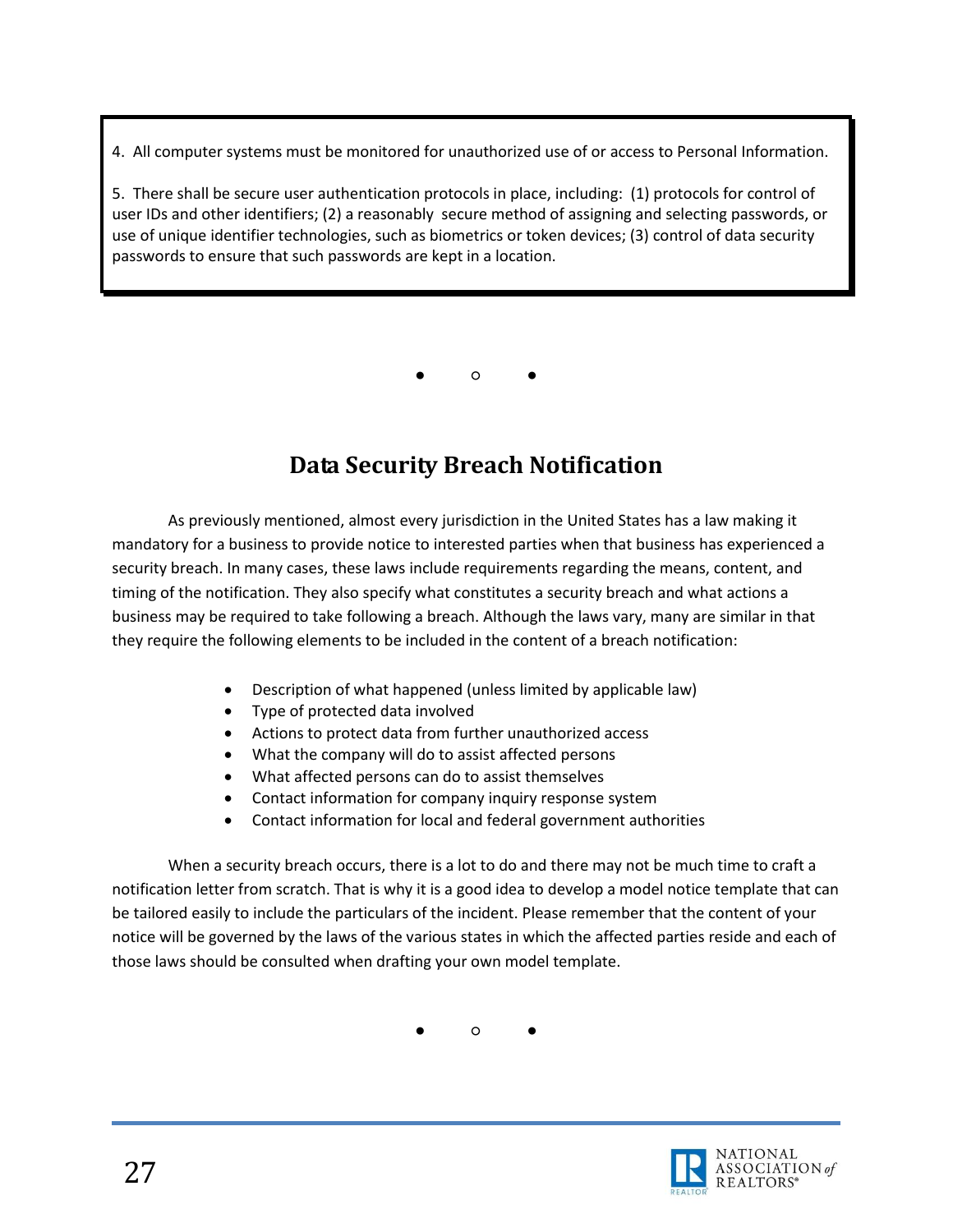# **Checklist for Drafting a Breach Notification Policy**

<span id="page-27-0"></span>The following checklist presents issues you should consider—and perhaps address—in your business's breach notification policy and potential solutions to those issues.

- $\Box$  Individual or individuals responsible for responding to a security breach
	- o Information Technology Systems employee
	- o Human Resources employee
	- o Legal Counsel
	- o Public Communications/Media Relations employee
	- $\circ$  A security breach response team that includes representatives from more than one department
- $\Box$  Action upon learning or being notified of a security breach
	- o Immediately investigate the incident
	- o Isolate all affected systems to limit further data loss
	- o Contact the individual or team responsible for responding to the breach
	- o Determine whether law enforcement should be notified
- $\Box$  Information to be collected related to the breach
	- o Date, time, duration, and location of breach
	- $\circ$  How the breach was discovered, who discovered the breach, and any known details surrounding the breach, for example:
		- **•** Method of intrusion
		- **Entry or exit points**
		- $\blacksquare$  Paths taken
		- **Compromised systems**
		- Whether data was deleted, modified and/or viewed
		- **Whether any physical assets are missing**
	- o Details about the compromised data:
		- A list of affected individuals and type
		- **Data fields**
		- Number of records affected
		- Whether any data was encrypted (if so, which fields)
		- What personal information has been compromised
	- $\circ$  Determine whether special consultants are necessary to capture relevant information and perform forensics analysis
- $\Box$  Implications of the breach
	- $\circ$  Consider whether other systems are under a threat of immediate or future danger
	- $\circ$  Determine whether you are legally obligated to provide notification about the breach and to whom
		- Residents of your state
		- Residents of other states
		- **State agencies**
		- Law enforcement

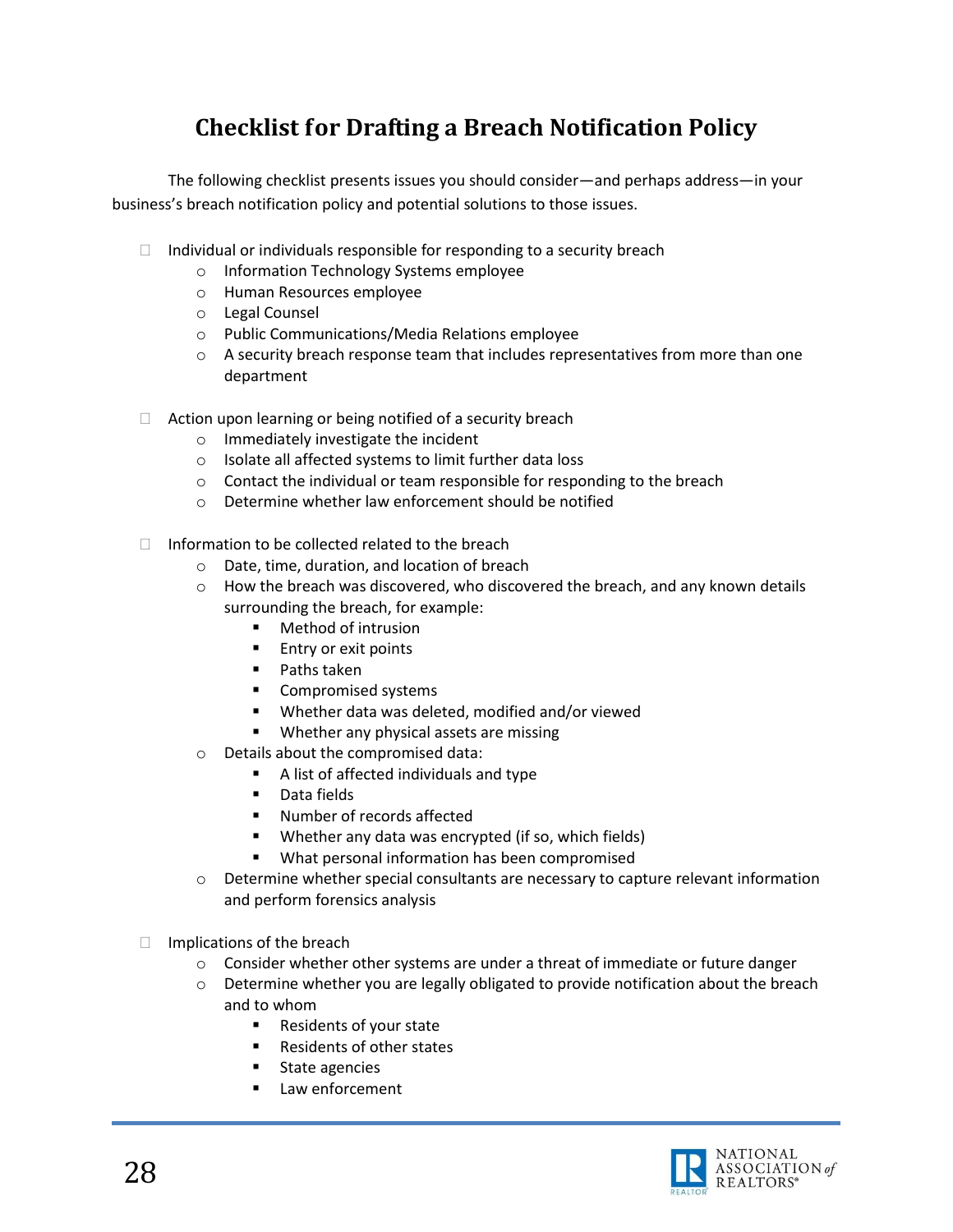- **•** Credit reporting agencies
- $\circ$  Determine whether you are contractually obligated to provide notification about the breach
- o Consult legal counsel regarding liability, litigation risk, law enforcement investigations, and other legal concerns
- $\Box$  Procedures to be followed in the event that written notification is required or elected
	- o Prepare a list of persons to be notified
	- $\circ$  Choose a mode of communication for notification, if not already mandated by law
	- $\circ$  Draft a notice that complies with applicable laws and contractual obligations
	- $\circ$  Consider whether to offer certain remediation services to assist affected persons
	- o Be sure to comply with any legal or contractual timing requirements
- $\Box$  Action following a breach and notification
	- o Prepare an online FAQ and document inquiries and responses
	- o Review information technology systems and physical security
	- o Assess operational controls and consider revising company policies or procedures regarding data collection, retention, or storage
	- $\circ$  Assess the need for additional employee training in data protection policies and processes
	- $\circ$  Review agreements and policies to determine whether any updates or modifications need to be made; including agreements with third parties that handle personal information, website privacy notices and terms of service, agreements with customers or other third parties, and employee handbooks and policies
	- o Evaluate your response to the breach

● ○ ●

## **Model Breach Notification Template**

<span id="page-28-0"></span>The following model breach notification template was created by the State of California Office of Information Security & Privacy Protection.<sup>14</sup> This model is intended to provide guidance for developing a model notice template tailored to your business's specific circumstances.

### [Salutation]

We are writing to you because of a recent security incident at [name of organization].

[Describe what happened in general terms, specifically what kind of personal information was involved, and what you are doing in response.]

To protect yourself from the possibility of identity theft, we recommend that you place a fraud alert on your credit files by following the recommended privacy protection steps outlined in the

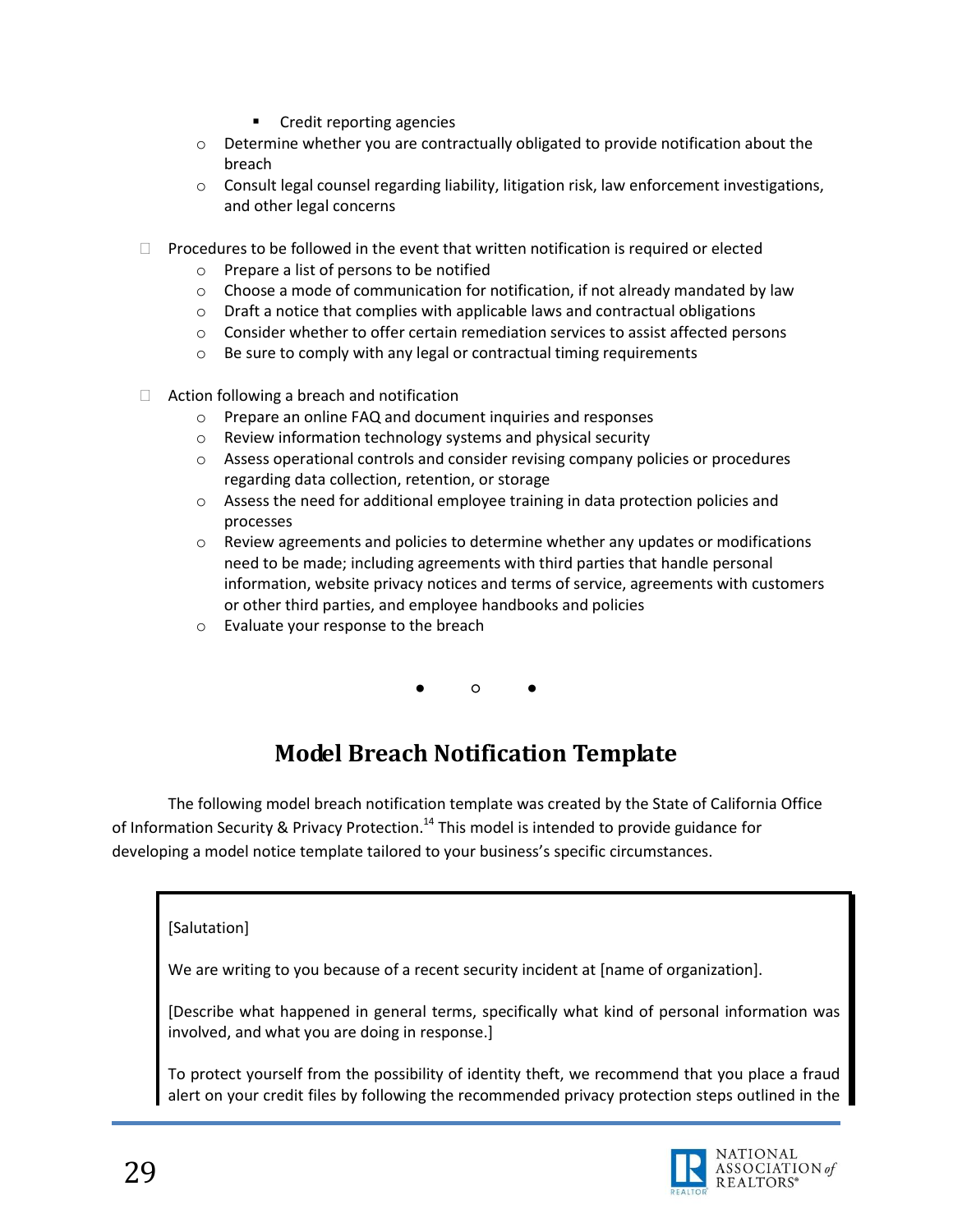enclosure. For more information on identity theft, you may visit the Web site of the California Office of Information Security and Privacy Protection a[t www.privacy.ca.gov.](http://www.privacy.ca.gov/)

We regret that this incident occurred and want to assure you that we are reviewing and revising our procedures and practices to minimize the risk of recurrence. Should you need any further information about this incident, please contact [name of the designated agency official or agency unit handling inquiries] at [toll-free phone number].

[Closing]

Enclosure [Enclose information regarding what steps to take following a security breach. A sample enclosure is available at:

[http://www.privacy.ca.gov/res/docs/pdf/Security\\_Breach\\_First\\_Steps.pdf.](http://www.privacy.ca.gov/res/docs/pdf/Security_Breach_First_Steps.pdf)]

● ○ ● ○ ● ○ ●

## <span id="page-29-0"></span>**Privacy Policies**

As stated in the Introduction, a privacy policy is a document that discloses the ways your business collects, shares, protects, and destroys personal information. Often, the privacy policy is made available on a business's website; although that practice is only required for certain types of businesses. Currently, federal privacy laws pertain only to the following types of businesses: those that knowingly collect information about children under the age of 13; collect, use, or share an individual's financial information; or provide or use information related to health care services. However, some states, such as California<sup>15</sup>, require commercial websites that collect personal information regarding its residents to conspicuously post a privacy policy on the website.

Even though no comprehensive federal regulation currently exists that specifically applies to real estate associations or brokerages, several relevant bills have been introduced by Congress and may be adopted in the near future. These bills pertain not only to the online collection of information, but offline collection as well. And, if your business collects information from a resident of a state with laws requiring privacy policies, then it is a good idea to have a Privacy Policy in place and to provide a link to that Privacy Policy on each page of your website. This section of the Toolkit will provide a checklist of issues to consider and potentially address when drafting a privacy policy that fits your business needs and some possible solutions to those issues. A copy of NAR's Privacy Policy is also included for guidance.

● ○ ●

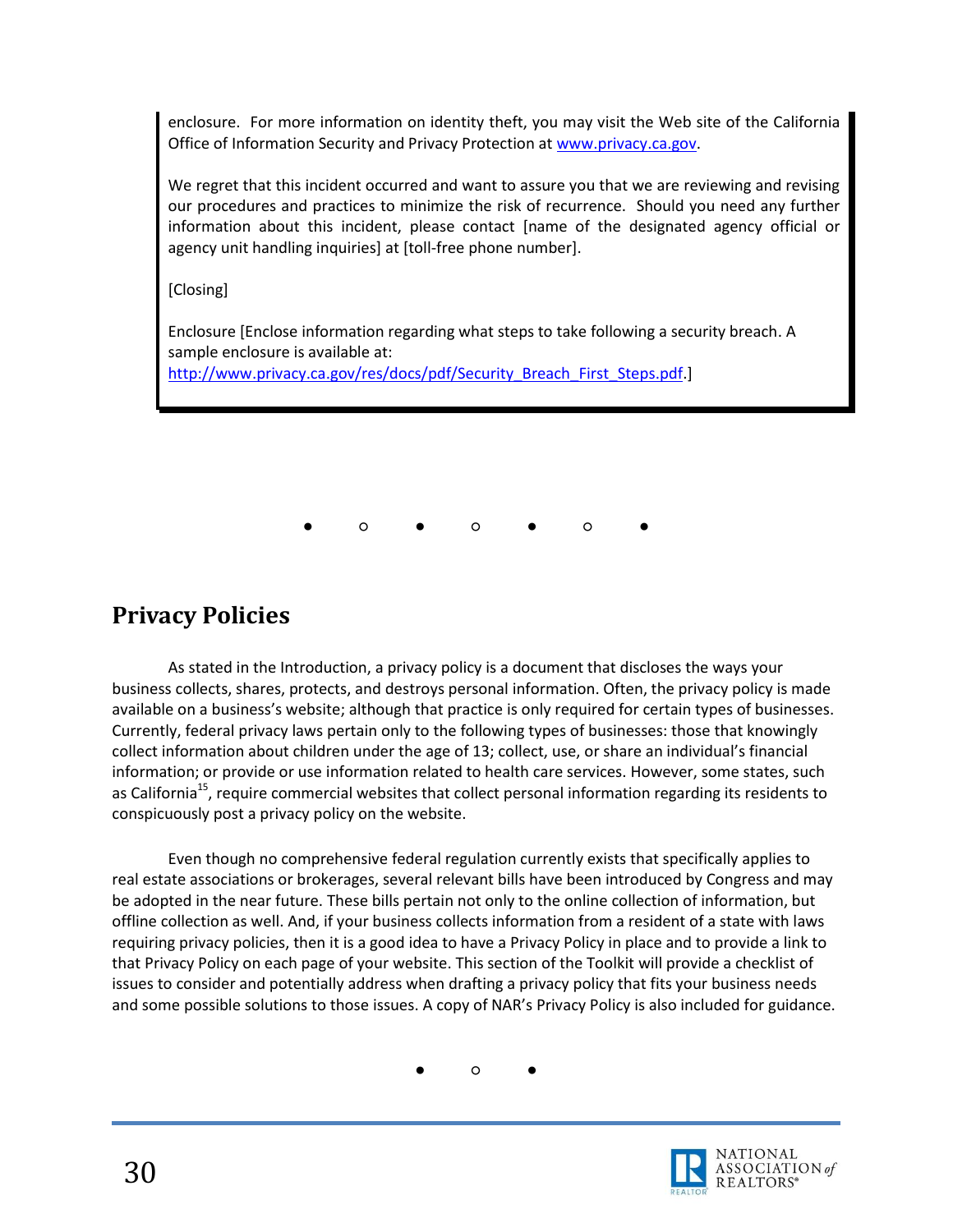# **Checklist for Drafting a Website Privacy Policy**

<span id="page-30-0"></span>The following checklist presents issues you should consider—and perhaps address—in your business's privacy policy and potential solutions to those issues.

- $\Box$  How notice is provided to consumers
	- o Clear and conspicuous
	- o Accessible through a direct link from each page of the website
	- o May be amended with (or without) notice
- $\Box$  Type of information that is collected about a user
	- o Information volunteered by the user
	- o Domain name or IP address
	- o Type of browser or operating system being used
	- o Date and time of visit
	- o Statistical information about which web pages a user visits
	- o Websites the user visited prior to coming to your website
	- o Websites the user visits after leaving your website
	- o Minors are prohibited from volunteering any personal information
- $\Box$  How the information is collected
	- o Volunteered by the user
	- o Cookies or other automatic collection of information
- $\Box$  Why the information is being collected
	- o To improve the content of your website
	- o Help you understand how people are using your services
	- o Send notices to the user of updates to the website or new products
	- o Shared with affiliates, other third parties
- $\Box$  What happens to the information collected
	- o Explain how the information is stored
	- o Data retention/disposal policy
- $\Box$  User's ability to obtain access to the collected information
	- $\circ$  Describe under what circumstances the user may access his information
	- $\circ$  The user may contact you with inquiries or complaints regarding the handling of collected information
	- o The user may opt-out of collection of the information
- $\Box$  Identity and contact information of the website operator
- $\Box$  Effective date of the privacy policy

● ○ ●

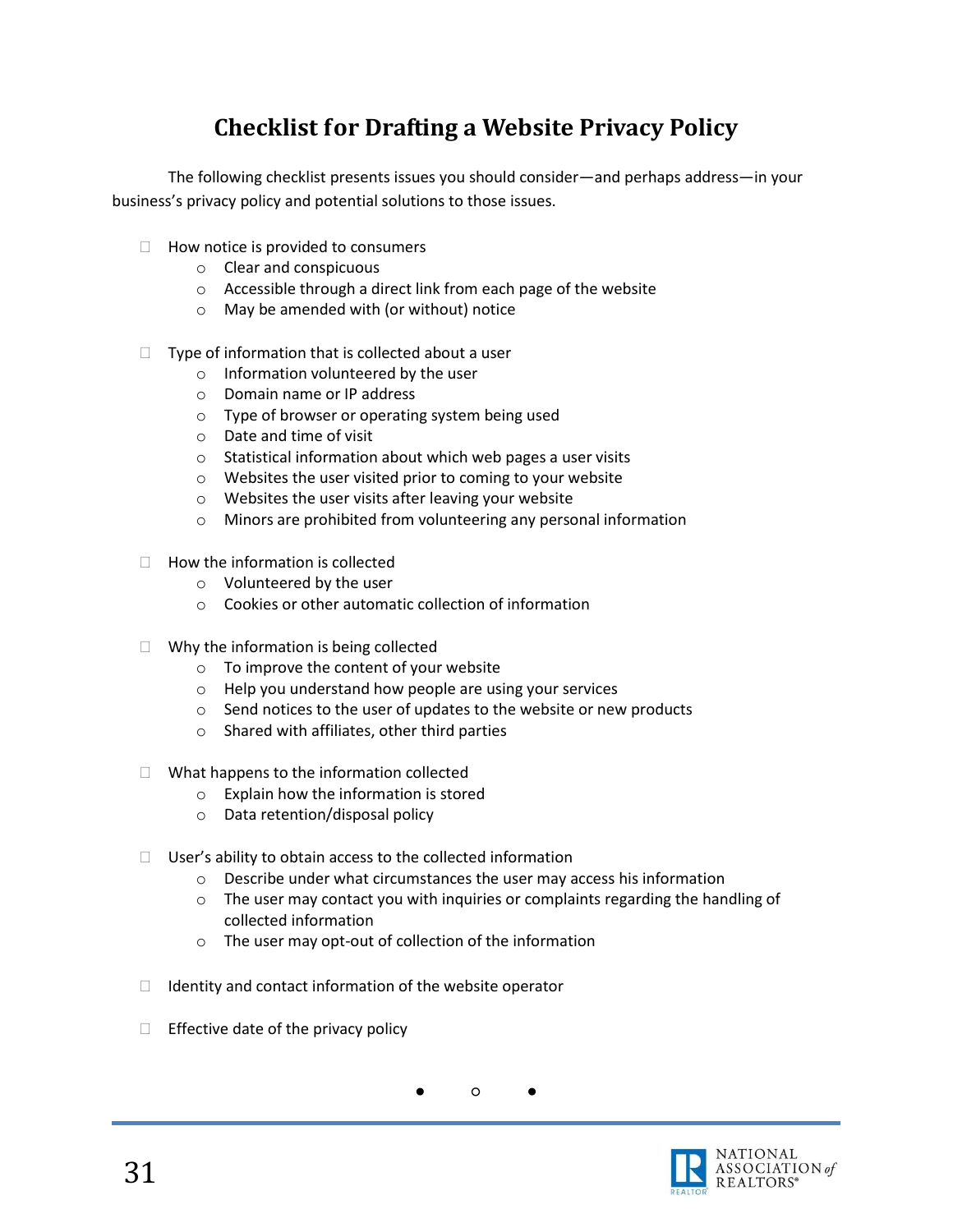# **Model Privacy Policies**

<span id="page-31-0"></span>The following privacy policies were created by the NATIONAL ASSOCIATION OF REALTORS® and are maintained on REALTOR.org and Realtoractioncenter.com, respectively. These policies are intended to provide an example for developing a privacy policy tailored to your business's specific circumstances.

## **REALTOR.org Privacy Policy**

Effective Date: 03/04/2009

We recognize the importance of protecting the personal information you provide at Web sites owned and/or controlled by the NATIONAL ASSOCIATION OF REALTORS® (NAR). One of the National Association's sites, [REALTOR.com,](http://www.realtor.com/) has posted its own "privacy polices" and "terms of use". For the rest of the National Association's Web sites, we maintain the following privacy policy:

1. We gather the following types of information needed to process your transactions, fulfill your requests, and maintain our membership records:

● Contact information you provide (for example, your personal and business addresses, phone and fax numbers, firm affiliations and titles).

● Tracking information which our Web server automatically recognizes each time you visit one of our sites or communicate with us by email (for example, your domain name, your email address, and what pages you visit); and

● Information you volunteer, via applications or surveys (for example, education, designations, specialties, affiliations with other real estate organizations and general demographic data).

2. We use this information to:

● Improve and customize the content and layout of our sites and other communications tools, such as REALTOR® Magazine online and print.

- Notify you of updates to our sites.
- Notify you of relevant products and services.
- Notify you of upcoming events and programs.
- Compile specialty directories about which you will be made aware.
- Track usage of our sites.

● Assist local and state REALTOR<sup>®</sup> associations and affiliated Institutes, Societies and Councils in membership tracking and for their use for purposes similar to those listed above.

3. Email contact information. NAR does not share, sell or trade email addresses. NAR may use your email address to directly send you information and may provide you with online informational or marketing messages that have been approved by NAR together with other communications to which you have subscribed.

4. Other forms of contact information. Forms of contact information other than email address (e.g. street address) may be listed in the membership directories available on REALTOR.org and

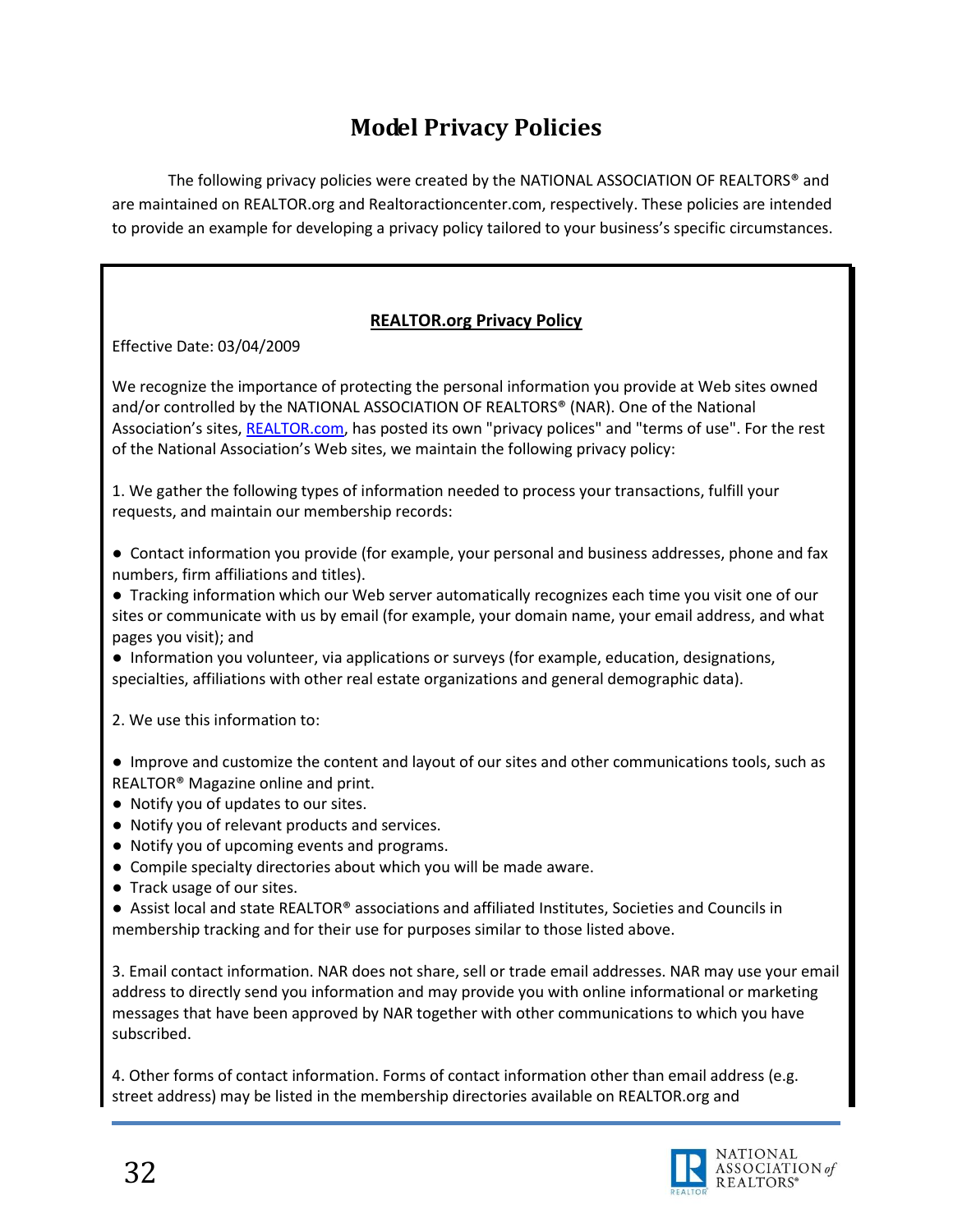REALTOR.com. NAR will not share, sell or otherwise provide this contact information about you except for the following purposes:

● Partners in our REALTOR Benefits® Program for the limited purpose of notifying you of NAR-approved promotions.

● Exhibitors at REALTOR<sup>®</sup> trade shows for the limited purpose of contacting you one time immediately before and after trade shows, through marketing vehicles approved by NAR.

● Other vendors for the limited purpose of contacting targeted groups of members, through marketing vehicles approved by NAR.

● When required by law or valid legal process, or to protect the personal safety of our members or the public.

● Some or all of the data collected during promotions or contests on our sites that are sponsored by third parties may be shared with the sponsor for the limited purpose of a one-time marketing follow-up by the sponsor. If information about you will be shared with a sponsor you will be notified prior to your participation in the promotion or contest and you can decide not to participate in the promotion or contest.

5. Credit information that you and credit authorizers provide when you make payments by credit card or electronic check for products, dues or other services via the REALTOR® Electronic Commerce Network ("E-Commerce Network") will only be used to process the transactions you request. This information will be provided to and maintained by reputable credit reporting databases, but will never be sold, shared or provided to other third parties.

6. We maintain security procedures and standards which we believe are as safe as today's technology permits. We test these procedures and modify them regularly as new technologies become feasible.

7. We utilize a strict Opt-Out policy for sending online notifications regarding services, products and programs. You may adjust your Communication Preferences by reviewing your REALTOR.org registration. Just Login first. Then you can change your preferences. [\(Examine and update your existing](https://reg.realtor.org/roreg.nsf/pages/MyAccount?OpenDocument&Login)  [account\)](https://reg.realtor.org/roreg.nsf/pages/MyAccount?OpenDocument&Login).

8. You may edit your personal contact information directly in the NRDS system or by contacting your local REALTOR® association.

9. Some of our sites contain advertising placed by advertising networks pursuant to agreements between the National Association and the advertising network. We do not control these advertising networks, the sites of third parties reached through links on our site or their information collection practices and the National Association will not be responsible for the activities of these third parties. The advertising network uses cookies to collect certain non-personally identifiable information when you click on the banner ads appearing on our sites. This information is collected by the advertising network for purposes of measuring and reporting on the advertising to advertisers and the National Association. The advertising network may also aggregate the information for certain other statistical and reporting purposes.

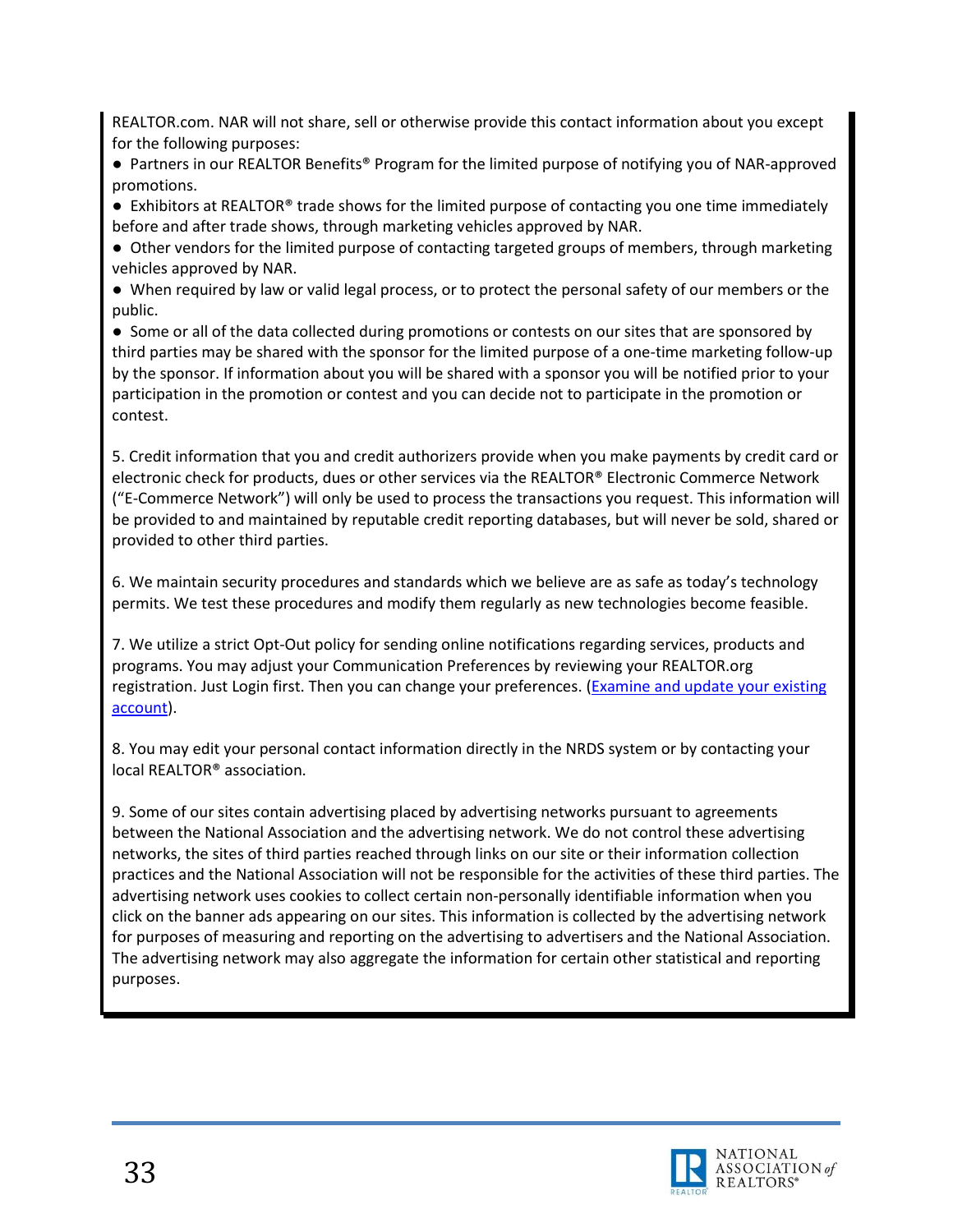### **REALTORactioncenter.com Privacy Policy**

NAR developed this privacy statement to demonstrate our firm commitment to your privacy. The following discloses our information gathering and dissemination practices for this site. We will never sell your information. We may share your information with other REALTORS® or REALTOR® organizations for uses related to NAR legislative, political and grassroots campaigns. The REALTOR® Action Center exchanges email names with NAR state and local REALTOR® associations to the extent permitted by law but not with other organizations. You may remove your name from our email lists at any time by sending a request t[ocomments@realtoractioncenter.com.](mailto:comments@realtoractioncenter.com)

**When you sign up for the REALTOR® Action Network:** Our form asks you to provide your contact information including name, address and e-mail address. Unless you opt out, we will use your email address to ask you to contact your congressperson or local elected officials a few times each year on important real estate legislative and regulatory issues.

**When you contribute money online:** If you are a member of NAR or within the RPAC solicitable class you may receive periodic RPAC fundraising communications. The REALTOR® Political Action Committee (RPAC) accepts PAC contributions by credit card online. RPAC does not exchange or rent our contributor list of names and mailing addresses to other organizations. We do not store any credit card information.

**When you sign up to receive text messages on your cell phone through the REALTOR® Mobile Action Network:** You may sign up to receive text messages on your cell phone from the REALTOR® Mobile Action Network by [completing a form on our website,](http://www.realtoractioncenter.com/realtor-party/realtor-mobile-action.html) or by opting in through some other online transaction such as texting a keyword to our NAR specific short code. If you opt in to the REALTOR® Mobile Action network, you will receive text messages regarding legislative or GOTV related issues, often with ways to take action. You may remove your name from our text message subscription at any time by texting "stop" to 30664.

Cell phone numbers provided for text messaging will only be used to send you text messages. Cell phone numbers will not be traded or exchanged with any organization. Upon opting in to the REALTOR® Mobile Action Network, you will receive a confirmation text with information about how to unsubscribe.

**Member Participation in Grassroots Activities:** Since our Web site enables users to participate in online grassroots activities, records of these activities are stored in our database. This activity transaction information is not shared with any third parties.

**Unsubscribing from the REALTOR® Action Center:** All messages sent by REALTOR® Action Center include information on how to unsubscribe quickly and easily through an automated system. Users can have their name and data removed from our database at any time by visiting the Constituent Management [Page](http://www2.realtoractioncenter.com/site/UserLogin?NEXTURL=http%3A//www2.realtoractioncenter.com/site/ConsProfileUser%3FdispMode%3Dedit&scid=1041) or sending an e-mail to [comments@realtoractioncenter.com.](mailto:comments@realtoractioncenter.com) If, at any time, you wish to opt-out of receiving communications from us, you may also send a written request to us at the address below. Our unsubscribe requests are processed every week.

**About our use of Cookies and Log Files:** To enhance your experience with our site, some of our pages may use cookies. A cookie is a piece of data stored on the user's hard drive containing information about the user. This cookie is valid for two years, and saves the user the time of having to log in every time

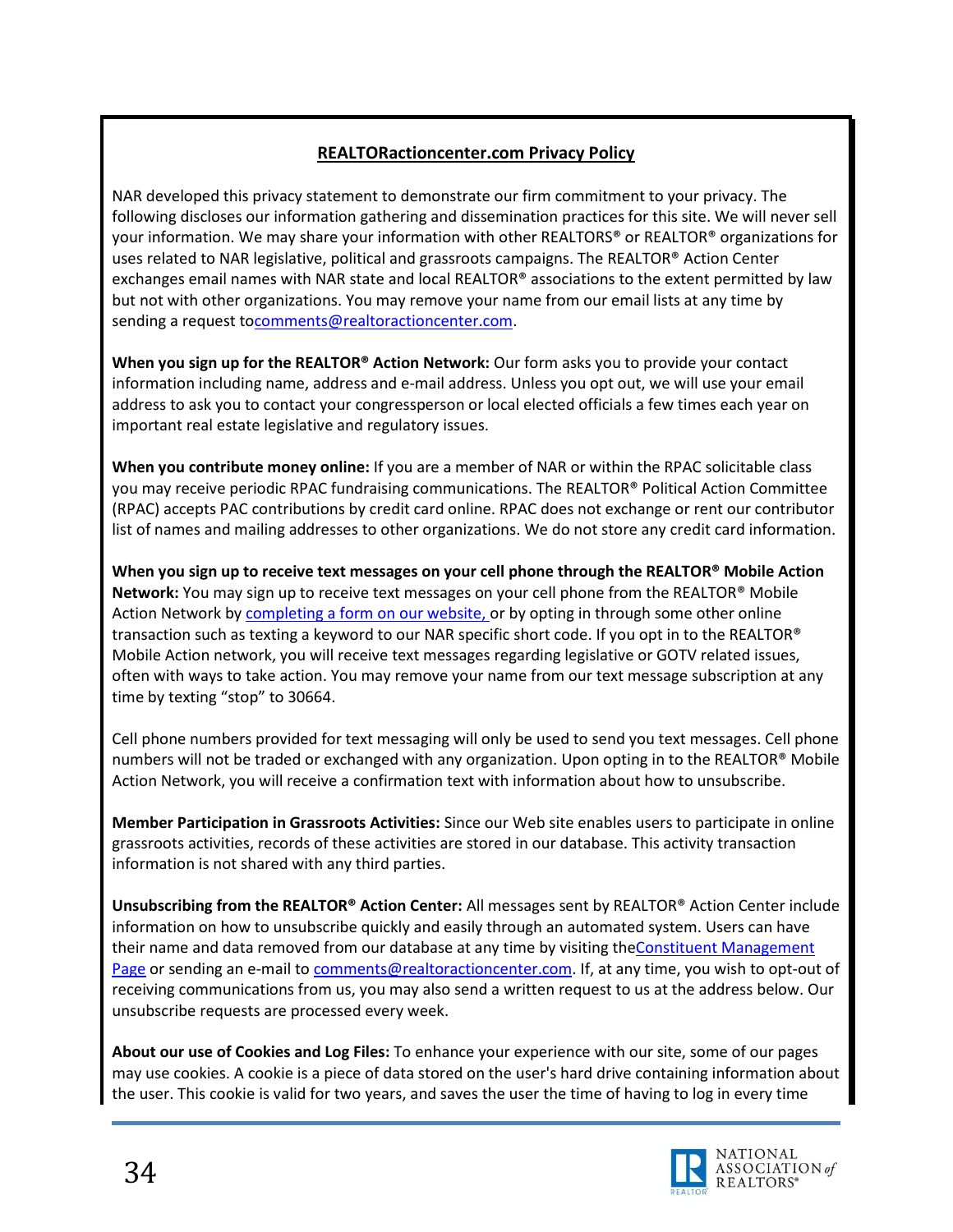they visit our web site. If a user rejects the cookie, they are still able to use our site by logging in. We use cookies to deliver content specific to your interests and to save your password so you do not have to reenter it each time you visit our site.

Additionally, we use IP addresses to analyze trends, administer the site, track user's movement and gather broad demographic information for aggregate use. IP addresses are not linked to personally identifiable information. This information also not shared with any third parties.

Realtoractioncenter.com links to a limited number of other web sites and we are not responsible for the content or the privacy policies of any non-National Association of REALTOR® Web sites.

**How we protect your information:** Realtoractioncenter.com has industry-standard security measures in place to protect against the loss, misuse or alteration of the information under our control. Our server is located in a locked, secure environment.

**Contact Us:** If you have any questions about our privacy policy, the information we have collected from you online, the practices of this site or your interaction with this web site, send us an e-mail a[tcomments@realtoractioncenter.com.](mailto:comments@realtoractioncenter.com) You can also reach us via U.S. Mail at

Privacy Realtor Action Center – Political Programs 500 New Jersey Avenue NW Washington, DC 20001

**\*Created by the NATIONAL ASSOCIATION OF REALTORS® Legal Affairs Department, October 2010**